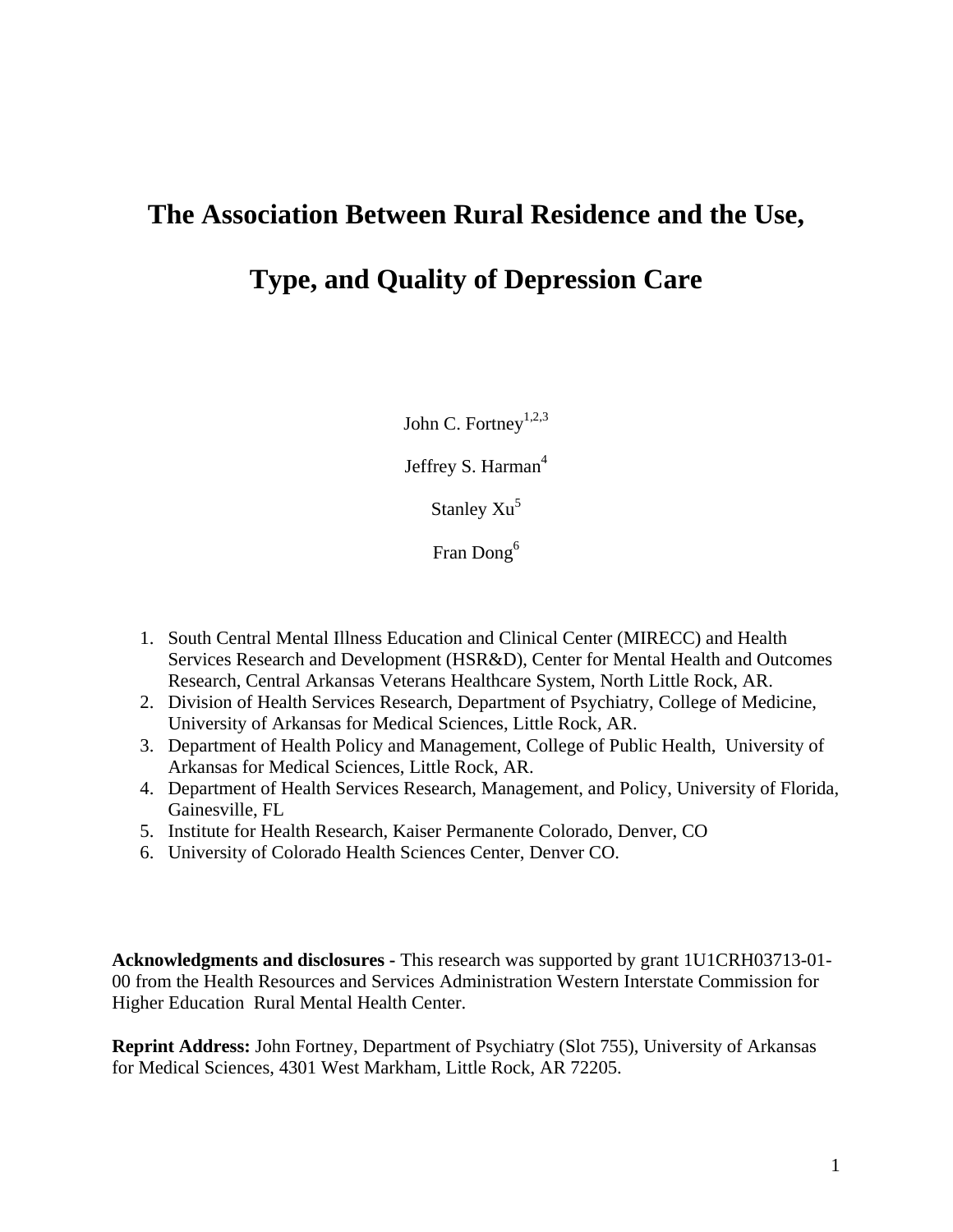# **ABSTRACT**

**Objective**: To assess the association between rurality and the use, type (pharmacotherapy versus psychotherapy), and quality of depression care. **Methods**: Data were extracted for 10,319 individuals with self-reported depression in the Medical Expenditure Panel Survey. Pharmacotherapy was defined as an antidepressant prescription fill, and adequate pharmacotherapy was defined as receipt of at least four antidepressant fills at a minimally adequate dosage during a year. Psychotherapy was defined as an outpatient counseling visit, and adequate psychotherapy was defined as at least eight visits in a year. Rurality was defined using Metropolitan Statistical Areas and Rural Urban Continuum Codes (RUCCs). **Results**: 65.1% received depression treatment, including 58.8% with at least one antidepressant prescription fill and 24.5% with at least one psychotherapy visit. Among those in treatment, 56.2% had adequate pharmacotherapy treatment and 36.3% had adequate psychotherapy treatment. There were no significant rural-urban differences in receipt of any depression treatment. Rural residence was associated with significantly higher odds of receiving pharmacotherapy (MSA: OR= 1.16, p=0.04 and RUCC: OR=1.04, p=0.05), but not with the adequacy of pharmacotherapy. Rural residence was associated with significantly lower odds of receiving psychotherapy (MSA: OR=0.6, p<0.01 and RUCC: OR=0.91, p<0.001), and significantly lower odds of receiving minimally adequate psychotherapy (MSA:  $OR=0.5$ ,  $p<0.01$  and RUCC:  $OR=0.92$ ,  $p=0.02$ ). Psychiatrists per capita was found to be a mediator in the psychotherapy analyses. **Conclusions**: Rural individuals are more reliant on pharmacotherapy than psychotherapy, which may be a concern if this is due to poor access to psychotherapy rather than a preference for antidepressants.

**Key words** – rural, depression, utilization, quality

**Word count** – 3,975

**Tables** – 2

**Figures** – 2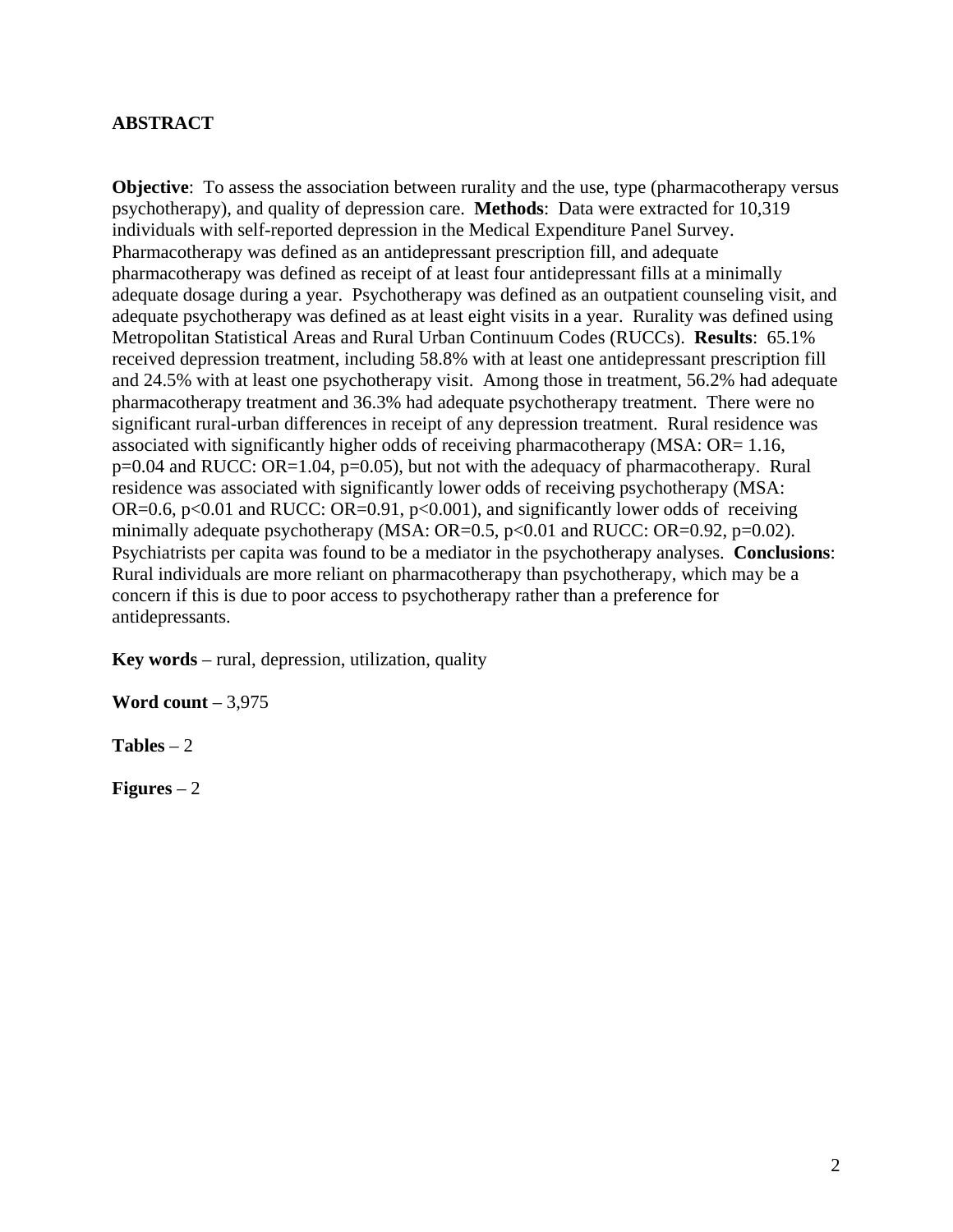## **INTRODUCTION**

According to the National Comorbidity Study Replication (NCS-R), there are no significant rural-urban differences in the 12-month prevalence of major depressive disorder (MDD) in the US population.<sup>1</sup> NCS-R defined rural as residing in a county with  $\langle 10,000 \rangle$ population, and results were consistent across bivariate analyses and multivariate analyses that controlled for socio-demographic characteristics.<sup>1</sup> In the larger National Health Interview Survey (NHIS), the 12-month prevalence of MDD was significantly, but not substantially, higher in a bivariate analysis comparing urban and rural respondents (5.2% in urban versus 6.1% in rural, p=0.017). The NHIS defined rural as residing in a Non-Metropolitan Statistical Area as specified by the Office of Management and Budget. $^2$  In a multivariate analysis that controlled for socio-demographic characteristics, there were no significant rural-urban differences in prevalence.<sup>2</sup> This finding suggests that any small rural-urban differences in prevalence that may exist are not related to rural residence itself, but with socio-demographic factors that are correlated with both depression and rural residence.

Many individuals in rural areas with depression face barriers to treatment such as long travel times, poverty, stigma, lack of anonymity, culture of self-reliance, and lack of culturally acceptable treatments.<sup>3</sup> However, few national studies have examined rural-urban differences in the use and quality of services specifically among individuals with depression. Just over half (56.7%) of individuals with MDD in the NCS-R received any treatment (formal or informal) for depression, and among those receiving any treatment, only 41.7% received minimally adequate treatment.<sup>4</sup> According to the NCS-R, individuals with a mental health disorder who live in a rural area (defined as living >50 miles form the central city of a metropolitan statistical area) are significantly less likely to receive any treatment (formal or informal) for their disorder.<sup>5</sup> Similar findings have been reported among other populations with a mental health disorder,<sup>6</sup>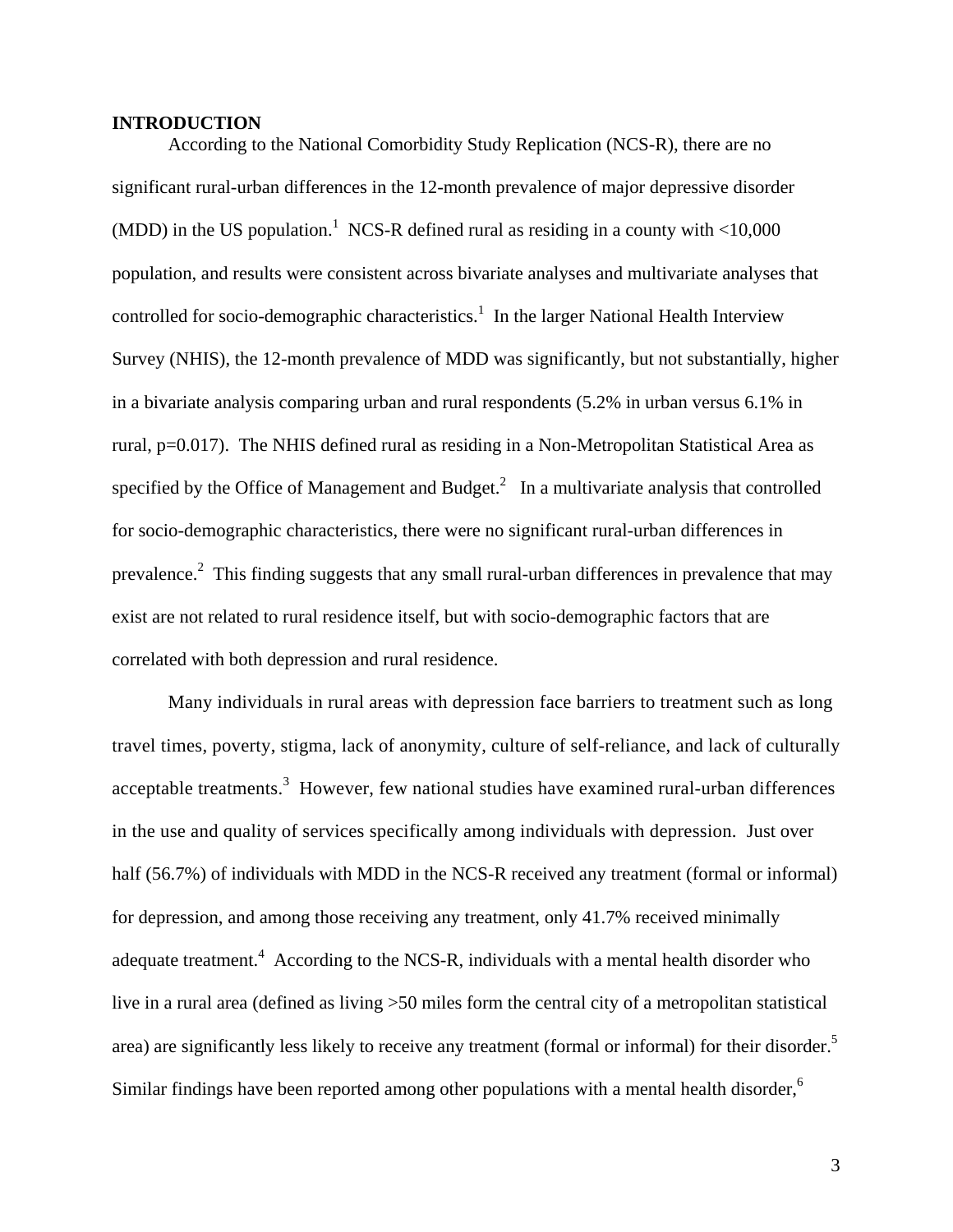populations with self-reported poor mental health<sup>3</sup>, and the general adult population.<sup>3,7</sup> In the NCS-R, individuals with a mental health disorder who received any formal treatment were significantly less likely to receive specialty mental health treatment if they lived in a rural area.<sup>5</sup> Those receiving specialty mental health care in the NCS-R were significantly more likely to receive minimally adequate treatment (62.3%) compared to those receiving general medical care only  $(42.4\%)$ . Consequently, as a result of poor access to mental health specialists, rural individuals may receive lower quality of depression care than urban individuals. Perhaps because of relatively good access to primary care providers in rural areas, rural individuals in the NCS-R with a mental health disorder who receive general medical care are equally as likely to receive minimally adequate care as those living in urban areas.<sup>5</sup> Although not nationally representative, other studies of individuals with depression report similar findings. Individuals with depression in rural areas are more likely to rely on general medical providers than individuals living in urban areas.  $\delta$  Likewise, individuals with depression who travel longer distances to seek treatment for depression have lower odds of receiving treatment in concordance with clinical guidelines.<sup>9</sup>

Despite the potential for rural disparities in the use, type and quality of care, there are no studies which have examined these issues among a nationally representative population of individuals with depression. The purpose of the project was to assess the association between rurality and the use, type (pharmacotherapy versus psychotherapy), and quality of care among individuals with self-reported depression. Because primary care providers treat most patients with depression and are typically available in both rural and urban areas, we did not hypothesize that individuals with depression in rural areas would be less likely to receive any treatment compared to individuals with depression in urban areas. However, because mental health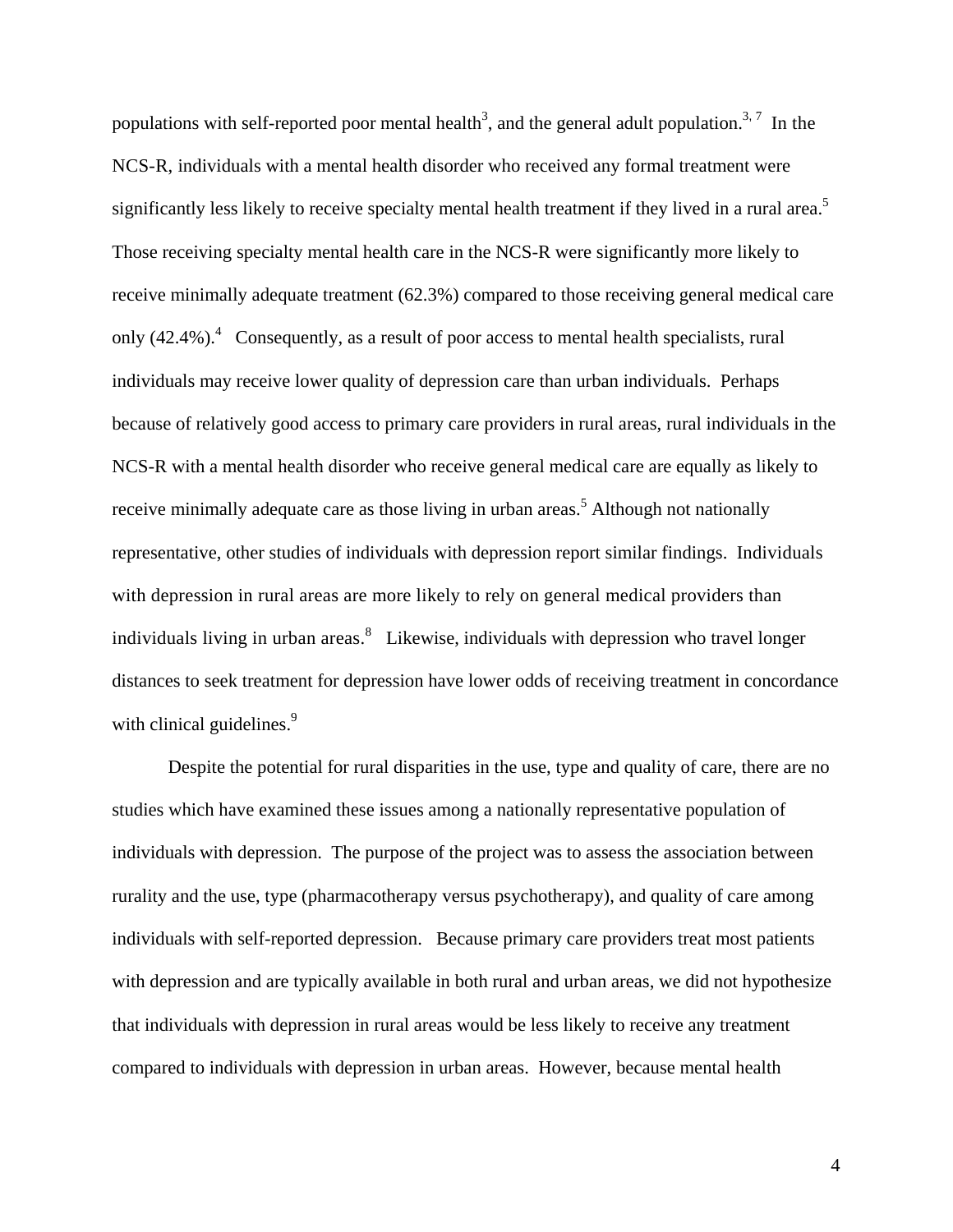specialists are less available in rural areas, we hypothesized that individuals with depression in rural areas would be less likely to receive psychotherapy compared to their urban counterparts. To compensate for the lack of psychotherapy services in rural areas, we hypothesized that individuals with depression in rural areas would be more likely to receive pharmacotherapy than individuals with depression in urban areas. We also hypothesized that rural individuals receiving pharmacotherapy or psychotherapy would have lower quality of care than urban individuals due to the lack of mental health specialists in rural areas. Finally, we also hypothesized that ruralurban differences in the type and quality of care would be mediated by the local supply of mental health providers (i.e., rural-urban differences would not be significant when controlling for the supply of mental health specialists). Specifically, we hypothesized that the supply of psychiatrists would be positively correlated with use and quality of pharmacotherapy. We also hypothesized that the supply of all types of mental health providers (i.e., psychiatrists, psychologists and counselors) would be positively correlated with the use and quality of psychotherapy. These hypotheses were tested with several different definitions of rurality to determine the consistency of the findings.

# **METHODS**

## *Data*

This study uses data from the 2000 to 2004 Medical Expenditure Panel Survey (MEPS), a nationally representative survey sponsored by the Agency for Healthcare Research and Quality (AHRQ) that is conducted annually. The MEPS employs an overlapping panel design collecting data for individuals over a two-year period through a baseline interview and four follow-up interviews and can be used for cross-sectional or longitudinal analysis $10$ . The MEPS Household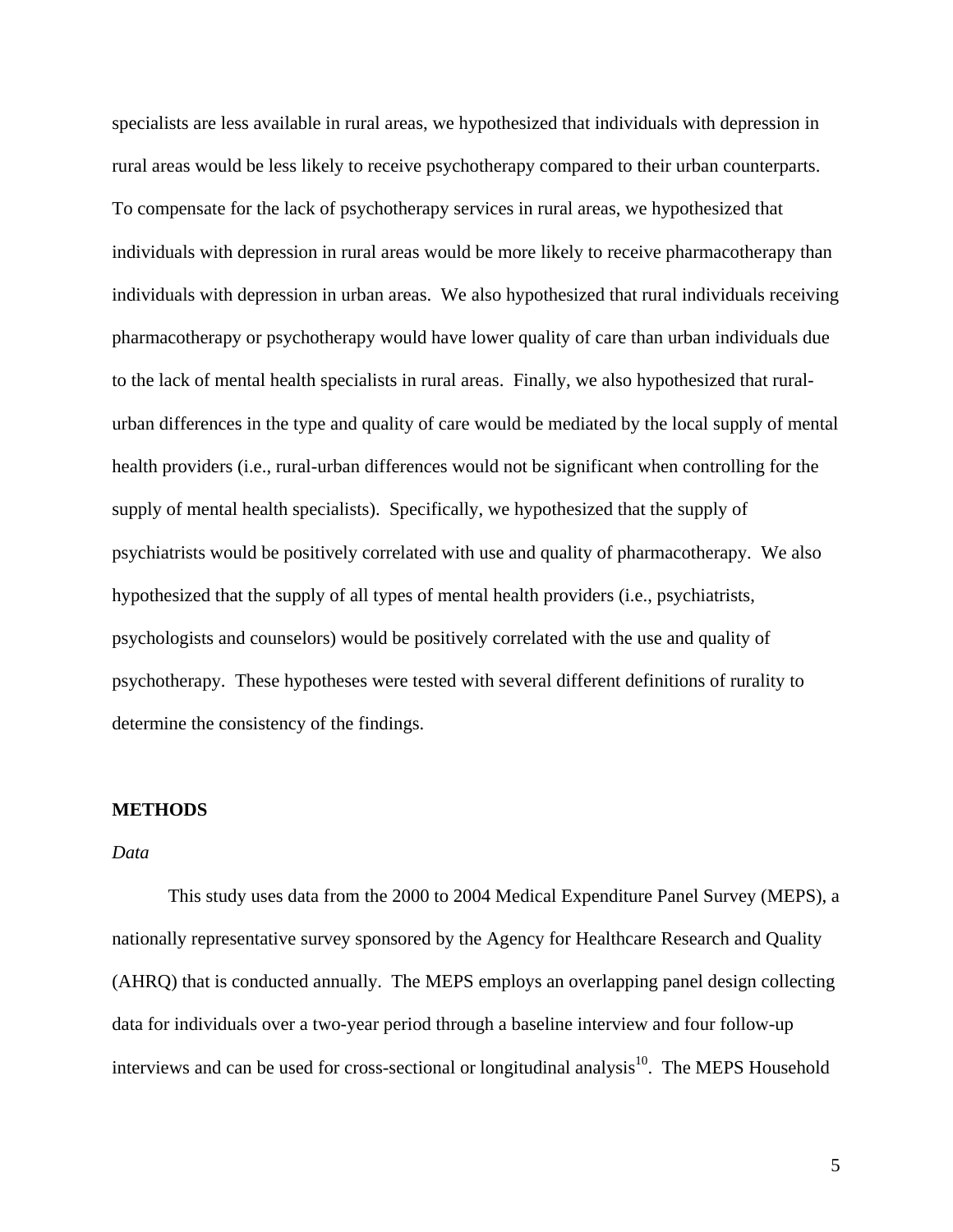Component (HC) collects detailed information on health care utilization and expenditures, health status, health insurance coverage, and demographic information and is designed to produce annual estimates of these measures. The MEPS HC sample is drawn from a subsample of households included in the previous year's National Health Interview Survey. In the 2000, 2001 2002, 2003, and 2004 MEPS HC, there are a total of 25,096, 33556, 39165, 34215, and 34403 individuals respectively. The data in the MEPS HC for 2000 to 2004 are described in detail at [www.meps.ahrq.gov.](http://www.meps.ahrq.gov/)

### *Individuals With Depression*

Individuals with depression were identified using the MEPS HC medical conditions file. The medical conditions file contains an observation for each self-reported medical condition the individual experiences during the year. During each interview, respondents were asked about medical conditions that were experienced during the four or five months since the previous interview. Thus, all conditions are self-reported by respondents. Self-reported conditions were mapped onto 3-digit *International Classification for Diseases, 9th Revision* (ICD-9) codes by AHRQ. We classified conditions with ICD-9 codes of 296.2X, 296.3X or 311.xx as depression, excluding bipolar disorder. In this study, the term "depression" is used to identify these individuals. Using this method, 1,293, 1,917, 2,489, 2270, and 2350 individuals were identified as having depression in 2000, 2001, 2002, 2003 and 2004 respectively.

#### *Antidepressant Treatment*

 Antidepressant treatment was identified using the Prescribed Medicines Event File of each year's MEPS HC. In the 2000, 2001 2002, 2003, and 2004 Prescribed Medicines Event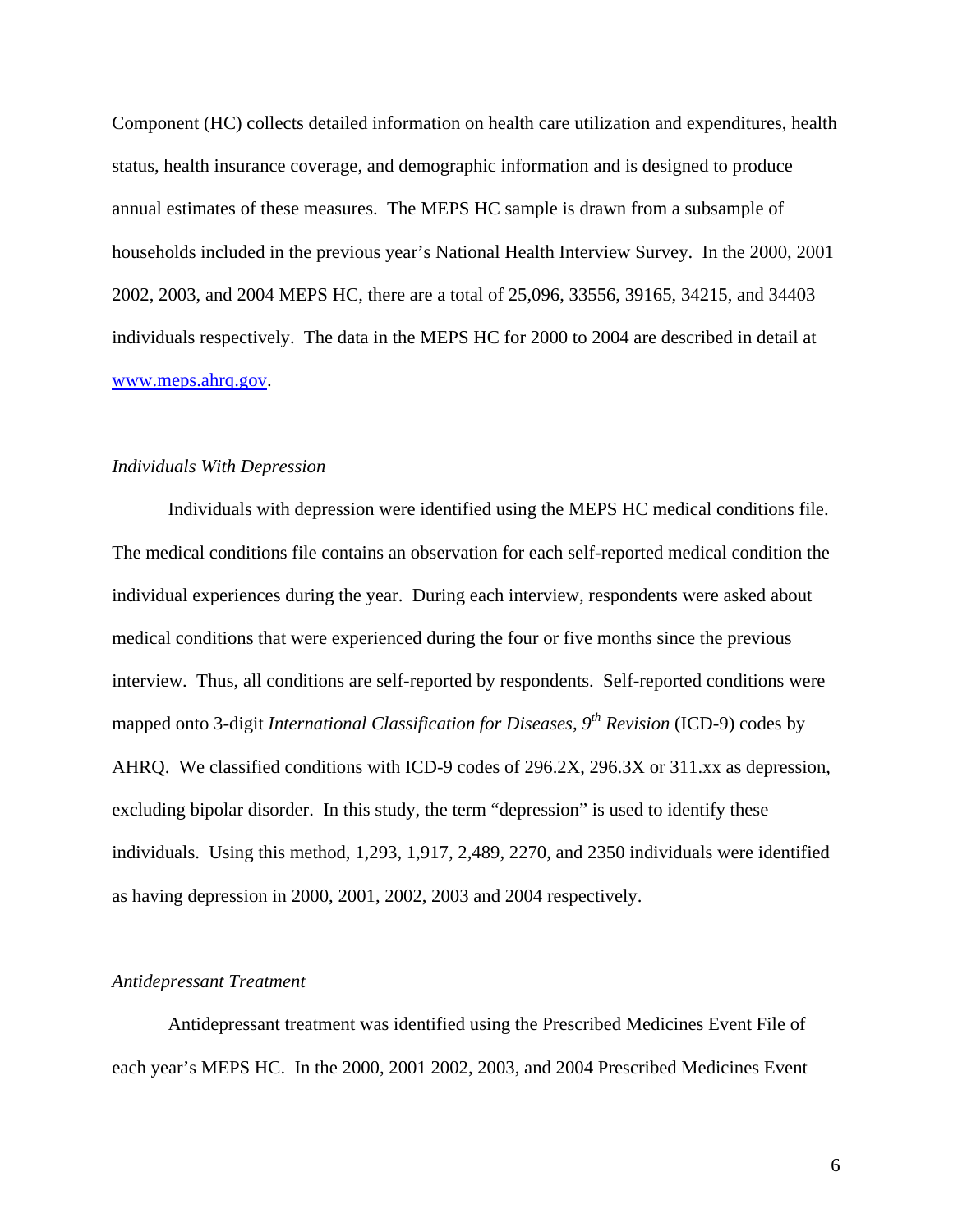File, there are 182,677, 277,866, 339,308, 304,324, and 317,065 prescribed medicine records respectively. Each record represents one household reported prescribed medicine purchased or obtained during each year. Antidepressant medications were identified by the drug name. The drugs classified as antidepressants were amitriptyline, amoxapine, bupropion, citalopram, clomipramine, desipramine, doxepin, fluoxetine, fluvoxamine, imipramine, isocarboxazid, maprotiline, mirtazapine, nefazodone, nortriptyline, paroxetine, phenelzine, protriptyline, sertraline, tranylcypromine, trazodone, trimipramine, Cymbalta and venlafaxine.

 We calculated the daily dosage for each antidepressant prescription using the pill dosage and the number of pills in the prescription. It was assumed that each antidepressant prescription was for 30 days and that if fewer than 30 pills were prescribed, the days supplied in the prescription equaled the number of pills supplied in the medication. From 2000 to 2004, of the 75,201 prescriptions for antidepressants, 16,412 (22%) contained fewer than 30 pills. The daily dosages were then compared to the minimum adequate daily dosage developed by Weilburg and colleagues utilizing consensus of expert opinion and manufacturers' guidelines.<sup>11</sup> Because the purpose of this study is not to assess absolute rates of adequate treatment, but to investigate differences in rates of treatment between groups, these assumptions should not introduce bias into the analysis.

#### *Psychotherapy or Mental Health Counseling Visits*

 Psychotherapy or mental health counseling visits are identified using the MEPS Outpatient Visit File (n=80,148) and MEPS Office-Based Medical Provider Visits File (N=742,154) from 2000 to 2004. These files contain one observation for each self-reported visit to a hospital-based outpatient clinic or office-based medical provider during each year. For each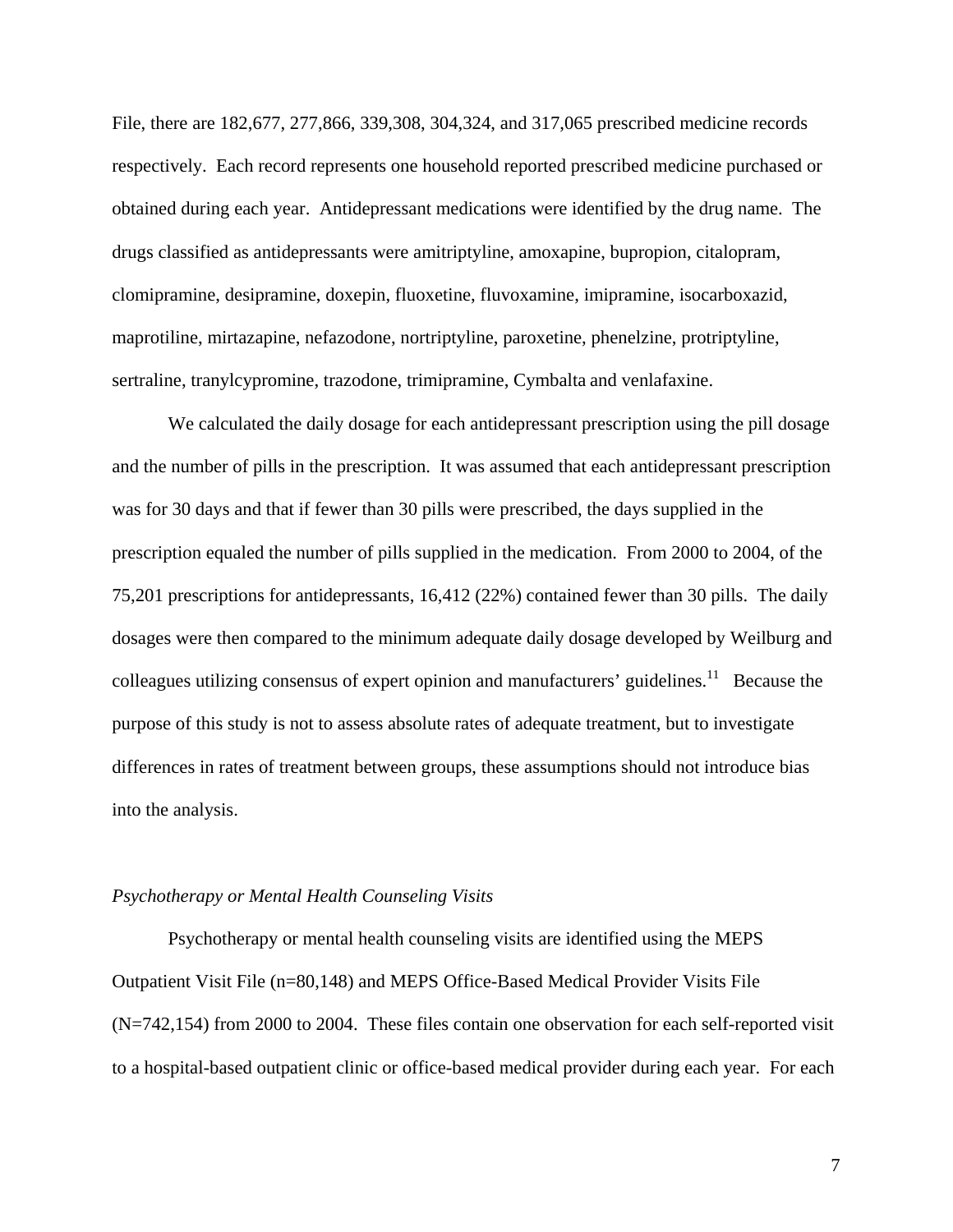visit, the respondent was asked which category best described the care provided during the visit. One possible category of response was "Psychotherapy or Mental Health Counseling". All visits described as a psychotherapy or mental health counseling visit are referred to as a "psychotherapy/counseling" visit.

# *Adequate Depression Care*

 Adequate depression treatment over a one-year period was defined as receiving either: 1) at least 4 antidepressant prescriptions (120 days of medication) at the minimum adequate daily dosage; or 2) at least 8 outpatient/office-based psychotherapy/counseling visits. This definition was based on evidence based treatment guidelines<sup>12, 13</sup> and is similar to that used by Kessler and colleagues in their analysis of depression care using data from the National Comorbidity Survey Replication. $<sup>1</sup>$ </sup>

#### *Rurality*

Rurality is defined dichotomously and continuously. The dichotomous definition is based on the Office of Management and Budget's definition of a Metropolitan Statistical Area (MSA) which include all counties that contain an urbanized area (i.e., population >50,000) or that are adjacent to an MSA county and 25% of the employed population commutes to the urbanized area (or visa versa). The strengths of the MSA definition are that it is stable over time and it is familiar to policy makers. The main weakness is that it does not differentiate well between nonmetropolitan counties. Rurality is measured continuously and categorically using the Rural Urban Continuum Codes (RUCCs). In the RUCC classification system, urbanized counties (i.e., population >50,000) are categorized into four groups, based on size of the county's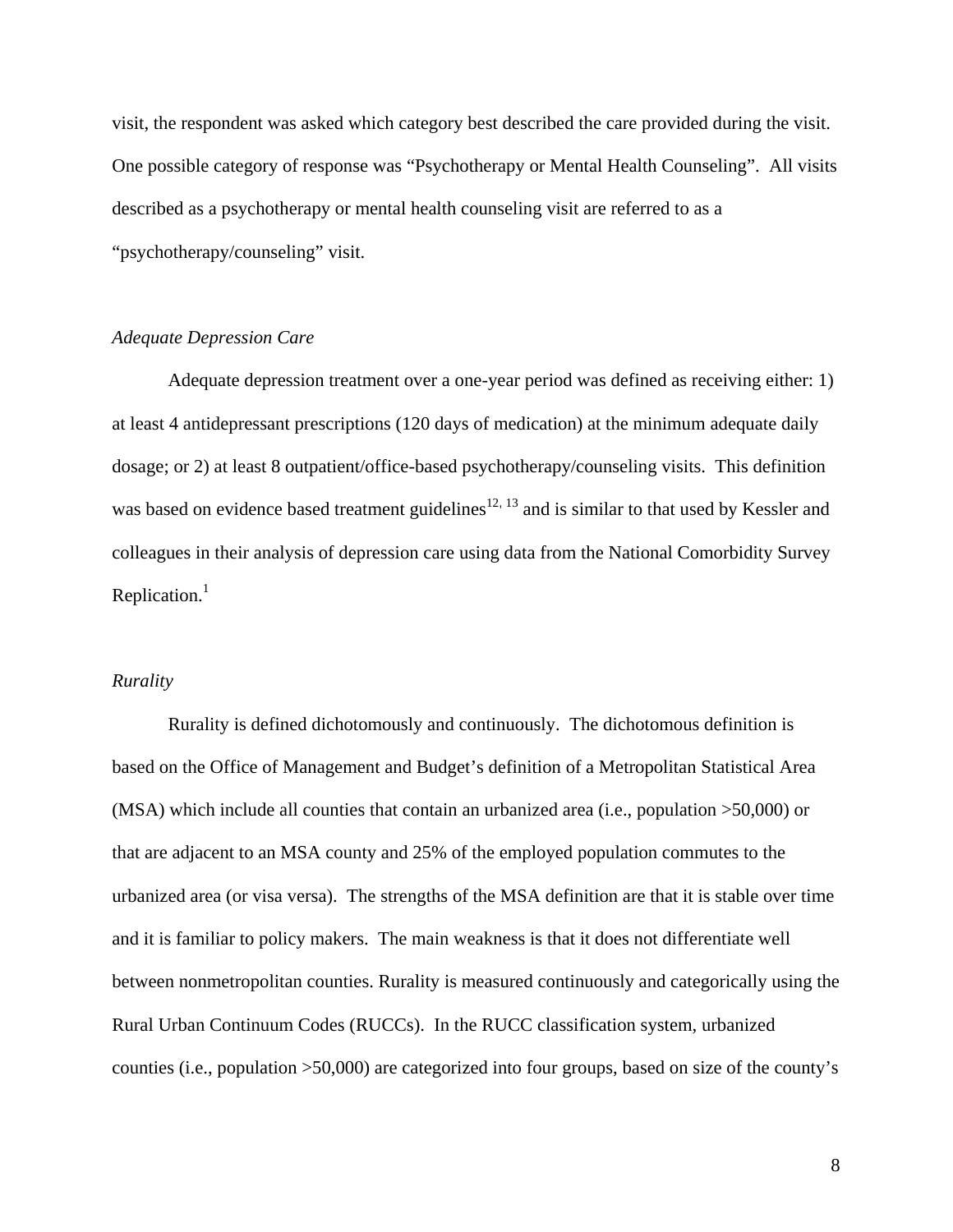population. Nonmetropolitan counties (i.e., population <50,000) are categorized into six groups, based on total urban population of the county and whether it is adjacent or nonadjacent to a metropolitan county. While the RUCC classification scheme better differentiates nonmetropolitan counties, is less familiar to policy makers and counties are more likely to change categories over time.

We specifically chose RUCC over Rural Urban Commuting Area Codes (RUCA) and Urban Influence Codes (UIC) rural-urban classification schemes . The RUCA and UIC systems use commuting data, in addition to population size, to classify geographic areas. Thus, RUCA and UIC account for the improved access of commuting workers to services in metropolitan areas. We did not want to characterize the rurality of individuals with depression based on the commuting patterns of employed persons because individuals with depression have lower employment rates $14-17$ , and thus the access to care for individuals with depression is less likely to be impacted by commuting.

To classify an individual using the RUCC system, it is necessary to know their zipcode or county of residence, neither of which is available in the public use MEPS dataset because zipcodes are considered personal identifiers. Therefore, we traveled to the AHRQ Data Center in Rockville MD to merge a cross-walk of RUCC codes to zip codes, which are available in the master MEPS dataset. Zipcodes where then dropped from the analytical dataset and all statistical analyses were conducted on the de-identified analytical dataset.

#### *Supply of Mental Health Specialists*

Health system data for 2000 from the Area Resource File (maintained by the Health Resources and Services Administration) was used to determine the number of psychiatrists,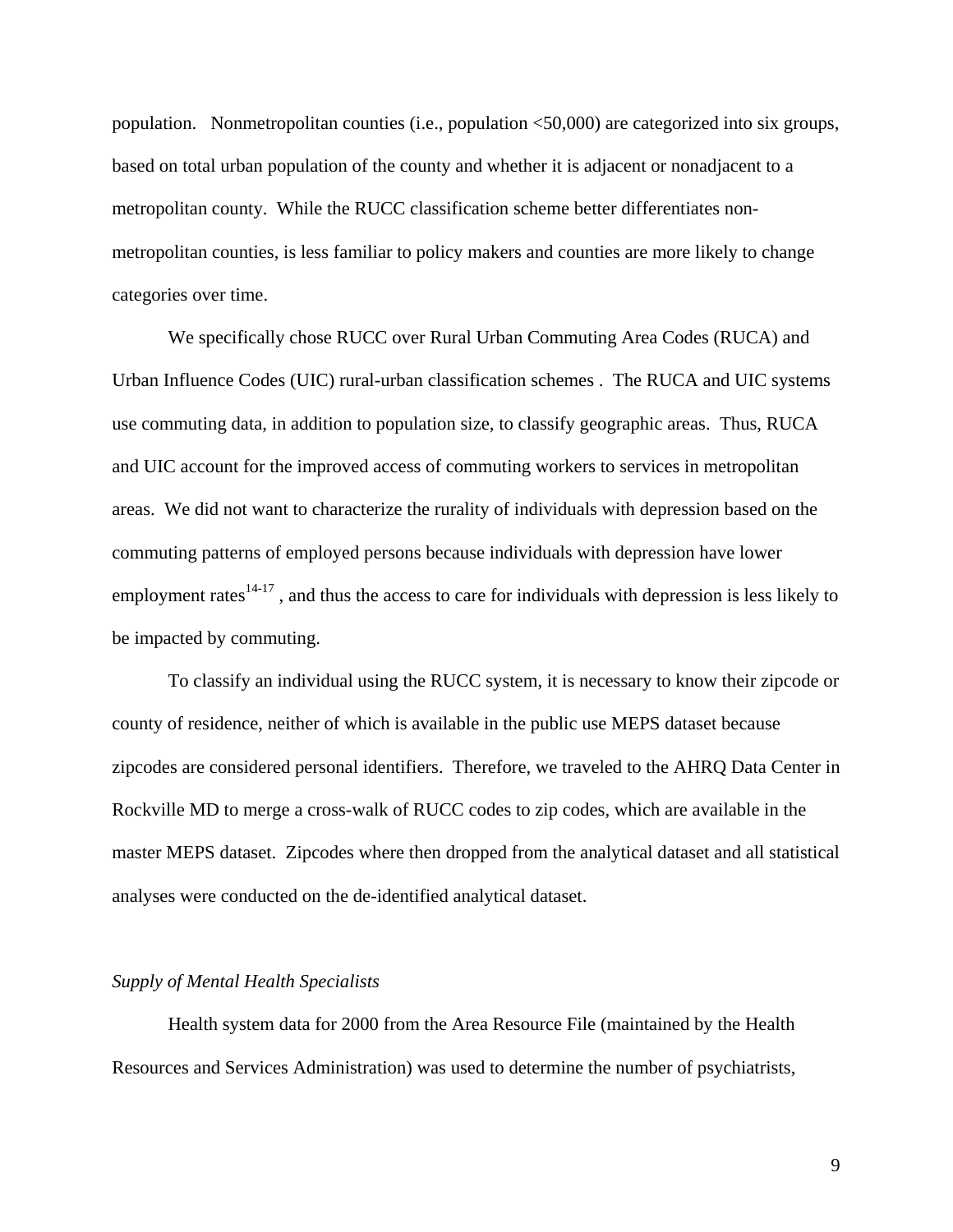psychologists, and social workers per 1000 people in the county.18 Mental health specialist supply was linked to each individual in the dataset based on their county of residence.

# *Caximx Measures*

 The analysis examined differences in adequate care by race/ethnicity, age, sex, insurance type, income, education, and marital status. Race/ethnicity consisted of four mutually exclusive groups: Caucasian, African-American, Latino, and other. Any respondent who identified him/herself as Latino was categorized as Latino, regardless of race. Age was coded as: under 18, 18 to 34, 35 to 64, and 65 and over. Insurance type was categorized as any private insurance, Medicaid, Medicare, both Medicaid and Medicare, and uninsured. Income was measured as a percentage of the poverty level and placed into five categories: poor (<100% of the federal poverty level), near poor (100-124%), low income (125-199%), middle income (200-399%), and high income (>399%). Education was included as a dichotomous variable coded 1 if the individual had a college education or better, 0 otherwise. Marital status was classified as married, widowed, divorced/separated, and never married. Self-perceived health and mental health status, and functional limitations were derived from responses from the MEPS HC. Respondents rated overall health as excellent, very good, good, fair, or poor at three points during the calendar year. Respondents rated mental health using the same categories. Respondents were also asked about functional limitations using the activities of daily living scale and the instrumental activities of daily living scale. A dummy variable was coded 1 if the individual had at least one limitation on the activities of daily living scale, 0 otherwise. A dummy variable was coded in the same way for the instrumental activities of daily living scale.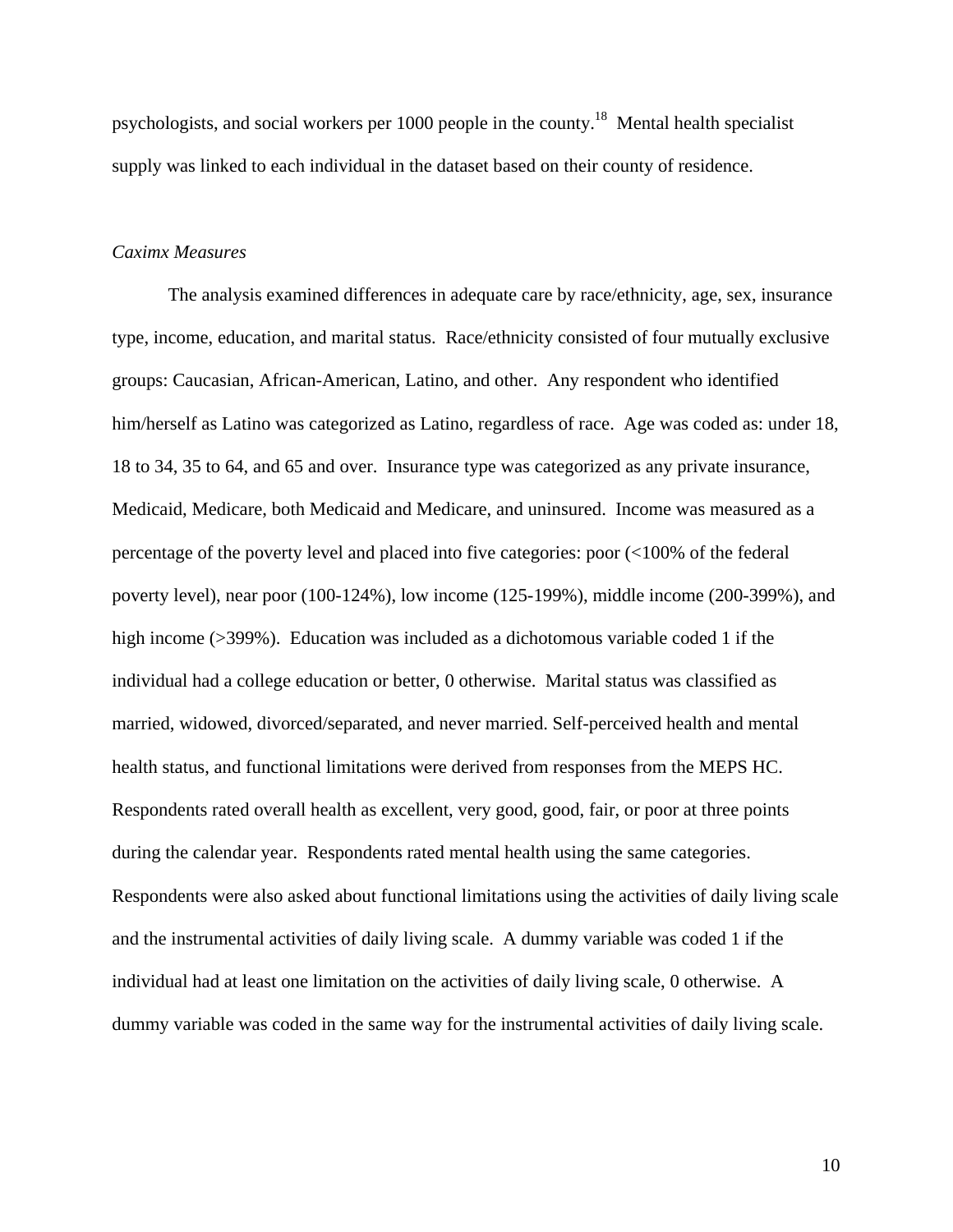All health and functional status variables used measures collected during the first interview of the calendar year.

#### *Statistical Analysis*

 Logistic regression was employed, as all dependent variables were dichotomous. The first regression examined receipt of either at least one antidepressant prescription or attendance of at least one mental health counseling session. The second regression examined receipt of at least one antidepressant prescription among depressed individuals. The third regression examined the receipt of an adequate course of antidepressants among depressed individuals who had received at least one antidepressant prescription. The fourth regression examined attendance of at least one mental health counseling session. The fifth regression examined receipt of an adequate course of psychotherapy among depressed individuals who made at least one counseling session. Models were estimated using the survey procedures of Stata statistical software using weights to account for the complex sampling strategy and to produce nationally representative estimates. The first set of analyses examined the impact of rurality specified dichotomously as residence in a metropolitan statistical area or not, the second set of analyses specified rurality continuously (RUCC=1-9), and the third set of analyses specified rurality categorically as a series of dummy variables (RUCC = 1, 2, 3, 4, 5, 6, 7, 8, or 9). However, because some regressions (e.g., quality of psychotherapy) have relatively few subjects in RUCC categories 7, 8, and 9, we also conducted a sensitivity analyses by combining these three groups into one.

 To test whether the local supply mental health specialists is a mediator for rurality, we used the steps outlined by Baron and Kenny.<sup>19</sup> First, we estimated three regression equations with psychiatrists per 1000 population, psychologists per 1000 population and social workers per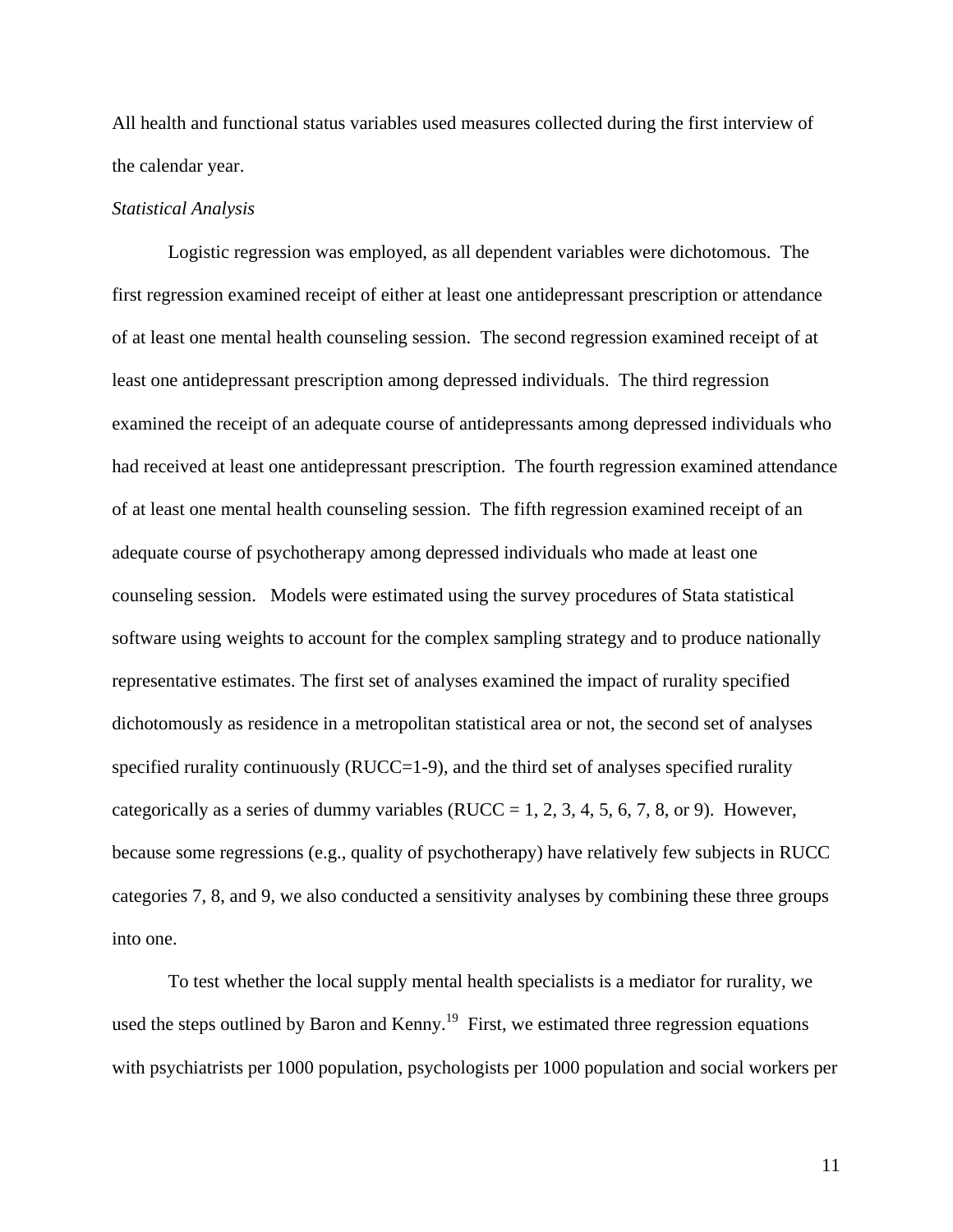1000 populations as the dependent variables and rurality specified continuously (( $\text{RUCC}=1-9$ ) as the explanatory variable. If rurality is a significant predictor of supply of psychiatrists, we then added psychiatrists per 1000 population to the pharmacotherapy regressions. If rurality was a significant predictor of psychologists per 1000 population and social workers per 1000 population, we added all types of mental health specialist supply to the psychotherapy regressions. If mental health specialist supply is found to be a significant predictor and the significance of rurality decreases when mental health specialist supply is added to the regression, we concluded that the supply of mental health specialists is a mediator for rurality.

## **RESULTS**

 There were 10,319 individuals with self-reported depression in the 2000-2004 MEPS samples. Sample characteristics are presented in Table 2. Similar to the general U.S. population, 19% of the sample lived outside a MSA. Consistent with the epidemiology of depression, most were middle aged (age 18-64) and female. Less than half were married, nearly a third were of minority race/ethnicity, almost half lived below 200% of the federally designated poverty level and three quarters did not have a college education. Over half (58.2%) had private insurance and almost a third (29.2%) had public insurance.

Two thirds (65.1%) received some form of depression treatment during the previous year including: 58.8% with at least one antidepressant prescription fill and 24.5% with at least one psychotherapy/counseling session. Among those receiving at least one antidepressant prescription, 56.2% had adequate pharmacotherapy treatment. Among those with at least one psychotherapy session, 36.3% had adequate psychotherapy treatment. The top half of Figures 1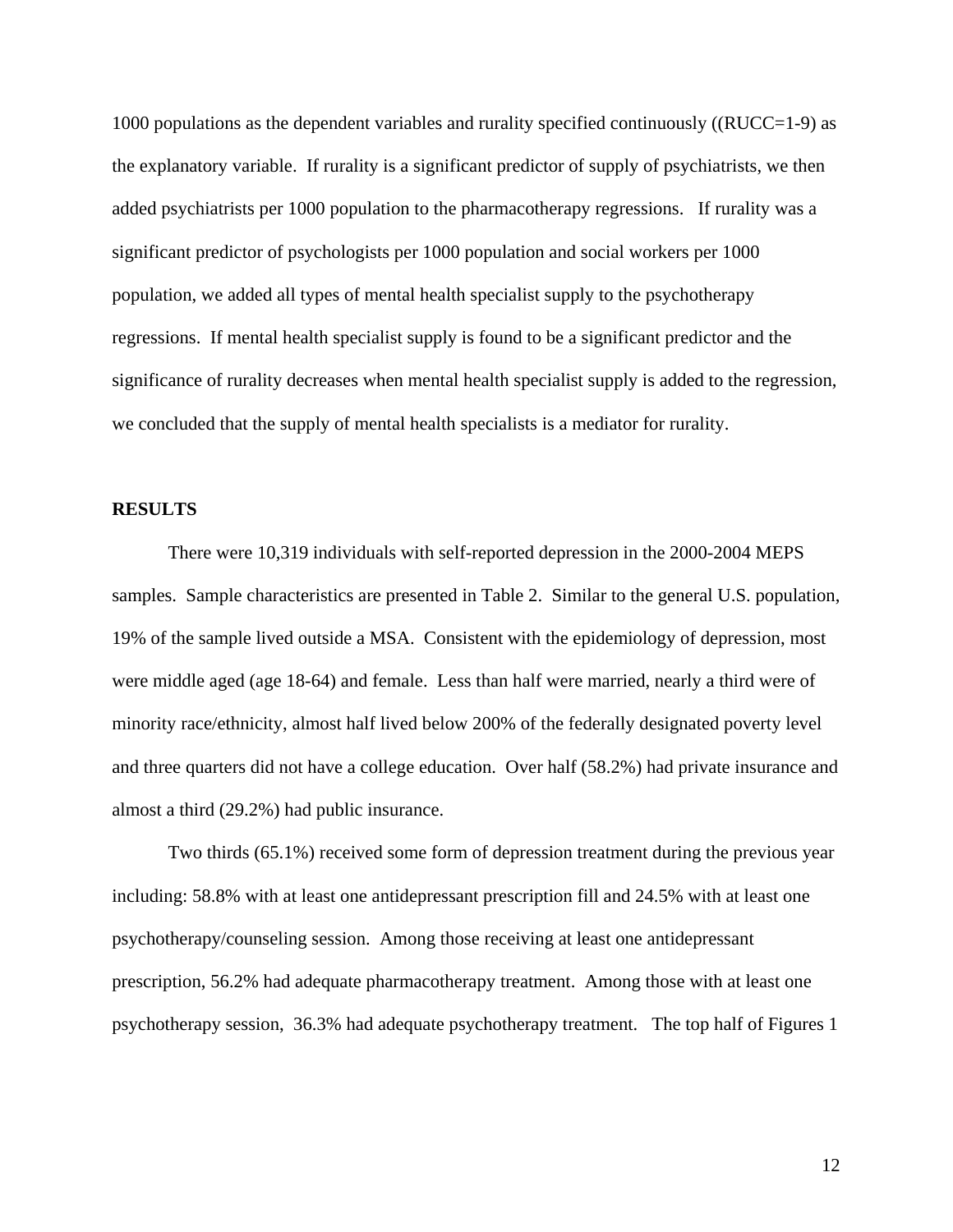and 2 display how the proportion receiving pharmacotherapy and psychotherapy, and adequacy of these treatments vary across the 9 RUCC codes.

#### *Any Formal Treatment*

In multivariate analyses, residence in a non-metropolitan statistical area was not significantly associated with receiving any formal depression treatment compared to residence outside a metropolitan statistical area (OR=1.08,  $p=0.32$ ). When rurality is specified continuously (i.e., RUCC=1-9), it was not associated with significantly different odds (OR=1.02, p=0.29) of receiving any formal depression treatment. When the RUCC categories were specified categorically as dummy variables in the multivariate analyses, RUCC categories 2, 3, and 5 all had significantly  $(p<0.05)$  higher odds of receiving any formal depression treatment compared to RUCC category 1 (the most urban area).

#### *Pharmacotherapy*

Residence in a non-metropolitan statistical area was associated with significantly higher odds of receiving pharmacotherapy ( $OR = 1.16$ , p=0.04) compared to residence in a metropolitan statistical area, but not significantly different odds of receiving adequate pharmacotherapy treatment (OR=1.1, p=0.23). Likewise, when RUCC codes are specified continuously, greater rurality was associated with significantly higher odds  $(OR=1.04, p=0.05)$  of receiving pharmacotherapy, but not significantly different odds of receiving adequate pharmacotherapy  $(OR=1.03, p=0.20)$ . The lower half of Figure 1 presents the odds ratios for each RUCC category when the RUCC categories are specified categorically as dummy variables in the multivariate analysis. Significant  $(p<0.05)$  odds ratios are highlighted in black. RUCC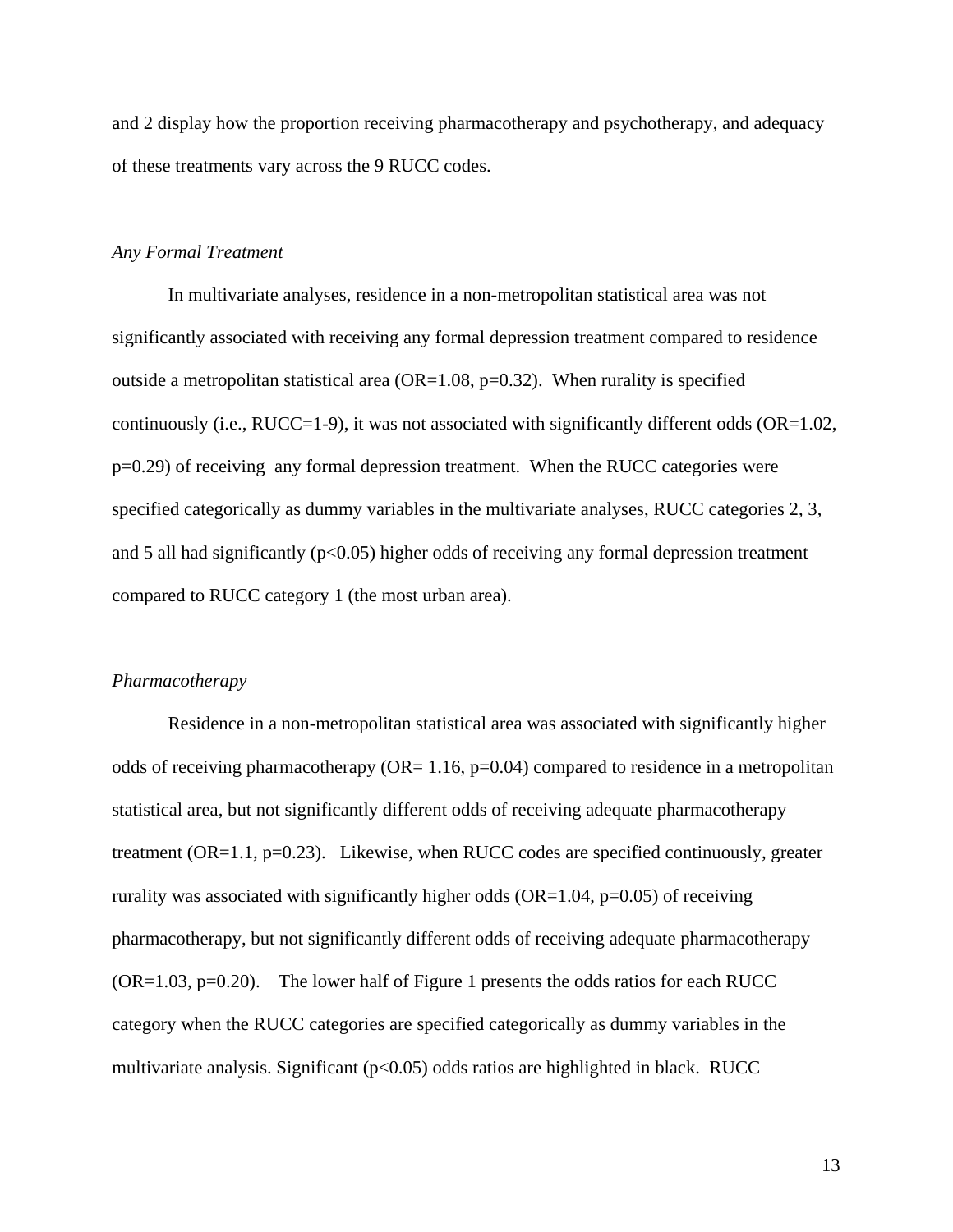categories 3, 5, 6 and 8 all had significantly  $(p<0.05)$  higher odds of receiving pharmacotherapy treatment relative to RUCC category 1. In the analysis examining receipt of minimally adequate pharmacotherapy treatment, only RUCC category 9 had significantly different odds (OR=2.02, p=0.02) compared to RUCC 1. When RUCC category 7, 8 and 9 were combined into one category as a sensitivity analysis, this rural group did not have significantly different odds of receiving pharmacotherapy treatment, or receiving minimally adequate pharmacotherapy. Thus, any significant rural-urban differences observed individually in high rural RUCC codes, were likely anomalies resulting from small cell sizes.

# *Psychotherapy*

Residence in a non-metropolitan statistical area was associated with significantly lower odds of receiving psychotherapy (OR=0.6,  $p<0.01$ ), and significantly lower odds of receiving minimally adequate psychotherapy treatment  $(OR=0.5, p<0.01)$  compared to residence in a metropolitan statistical area. Likewise, when RUCC codes are specified continuously in the multivariate analysis, greater rurality was associated with significantly lower odds (OR=0.91,  $p<0.001$ ) of receiving psychotherapy and significantly lower odds (OR=0.92,  $p=0.02$ ) of receiving adequate psychotherapy. The lower half of Figure 2 presents the odds ratios for each RUCC category when the RUCC categories are specified categorically in the multivariate analysis. Significant ( $p<0.05$ ) odds ratios are highlighted in black. RUCC category 4, 6, 7 and 9, had significantly (p<0.05) lower odds of receiving psychotherapy relative to RUCC category 1. Only RUCC category 9 had significantly different odds (OR=0.21,  $p=0.04$ ) of receiving adequate psychotherapy treatment compared to RUCC category 1. However, this was likely an anomaly resulting from small cell sizes because when RUCC category 7, 8 and 9 were combined into one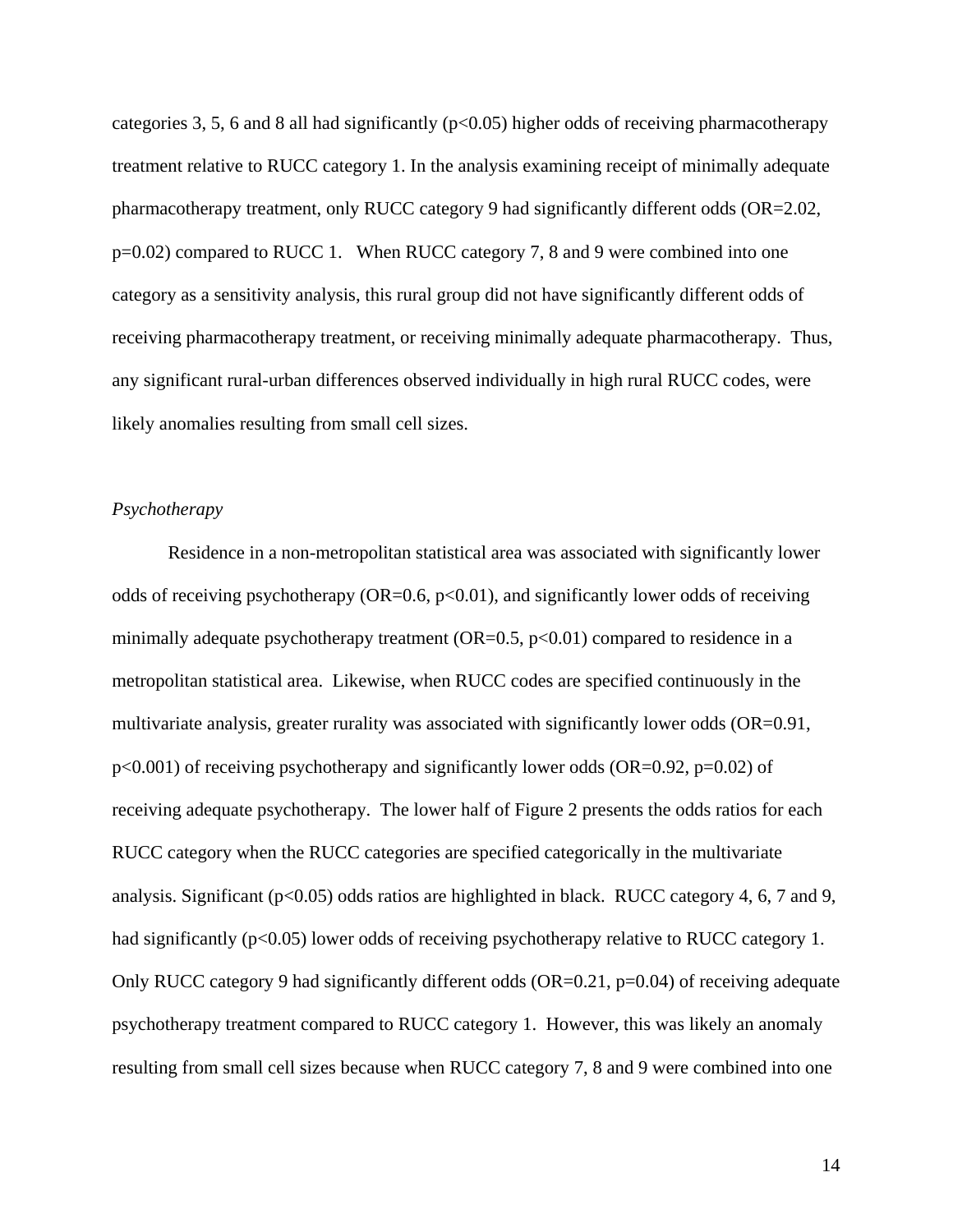category as a sensitivity analysis, the most rural areas (RUCC categories 7, 8, and 9) did not collectively have significantly different odds of receiving adequate psychotherapy treatment compared to RUCC category 1. However, the sensitivity analysis did confirm that the most rural areas (RUCC categories 7, 8, and 9) collectively have significantly lower odds of receiving psychotherapy.

## *Mediators*

 Rurality specified continuously ((RUCC=1-9) was a significant predictor of psychiatrists per 1,000 population (p<0.001), psychologists per 1,000 population (p<0.001), and social workers per 1000 population ( $p<0.001$ ). However, when psychiatrists per capita is added as an independent variable in the multivariate analyses with rurality specified continuously, it is not a significant (OR=0.86, p=0.45) predictor of receiving pharmacotherapy, and therefore it cannot be considered a mediator. Likewise, psychiatrists per capita is not a significant  $(OR=1.16, p=0.60)$ predictor of receiving adequate pharmacotherapy. For receipt of psychotherapy, rurality is no longer a significant predictor of receiving psychotherapy ( $OR=0.97$ ,  $p=0.11$ ) or receiving adequate psychotherapy (OR=0.98, p=0.55) when psychiatrists, psychologists and social workers per capita are added as independent variables in the multivariate analysis with rurality specified continuously. In these regressions, psychiatrists per capita  $(OR=1.8, p=0.03)$  and social workers per capita are significant  $(OR=1.1, p<0.01)$  predictors of receiving psychotherapy and psychiatrists per capita is a significant (OR=2.4, p=0.02) predictor of receiving adequate psychotherapy. Thus, the supply of mental health specialists was a mediator for rurality in the analysis of psychotherapy.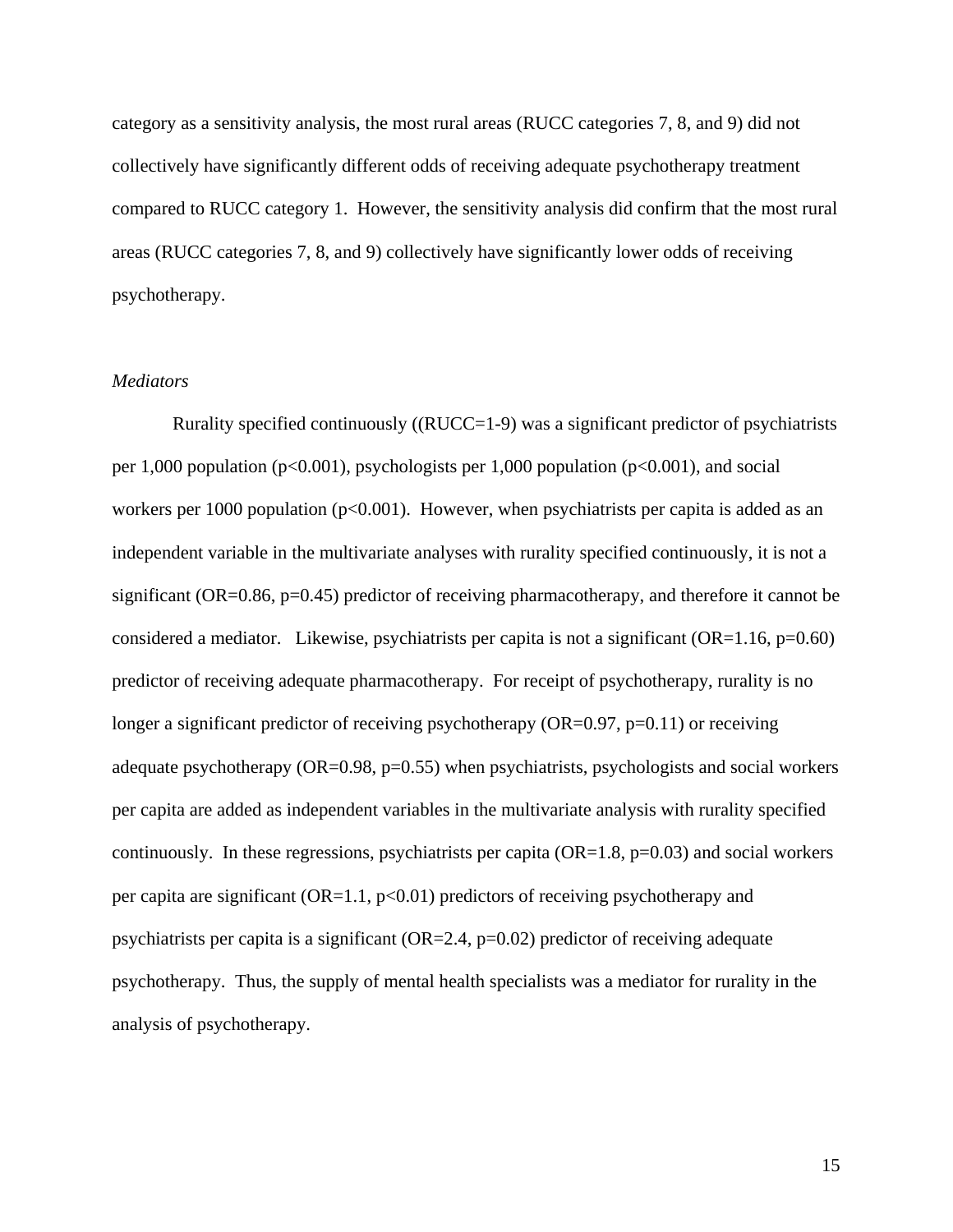#### **Discussion**

 Two thirds of those with self-reported depression received formal treatment in the prior year and receipt of formal treatment was not associated with rural residence. Over half of individuals with depression received pharmacotherapy and a quarter received psychotherapy. Rates of minimally adequate pharmacotherapy and psychotherapy were poor and similar to previous findings from studies with nationally representative samples.<sup>20-22</sup> As hypothesized, rural residence was associated with a significantly higher likelihood of receiving pharmacotherapy, and this difference was not mediated by the supply of mental health specialists. Contrary to our hypothesis, rural residence was not significantly associated with receipt of minimally adequate pharmacotherapy. Also as hypothesized, rural residence was associated with a significantly lower likelihood of receiving psychotherapy and a significantly lower likelihood of receiving minimally adequate psychotherapy. Rural-urban differences in psychotherapy were mediated by the supply of mental health specialists. Results were consistent across the different definitions of rurality.

 These findings suggest that the lack of access to psychotherapists in rural areas may force rural individuals with depression to rely more on antidepressant medications than on counseling. If a higher proportion of individuals in rural areas turn to antidepressants due to lack of options rather than a preference for pharmacotherapy, it may be that pharmacotherapy outcomes are suboptimal in rural areas. However, this conclusion is not supported by our finding that adequacy of pharmacotherapy is similar in rural and urban areas. Perhaps a greater concern is that, compared to their urban counterparts, individuals in rural areas who do initiate counseling are less likely to receive minimally adequate number of sessions and thus, are likely to experience suboptimal outcomes. These findings underscore the importance of developing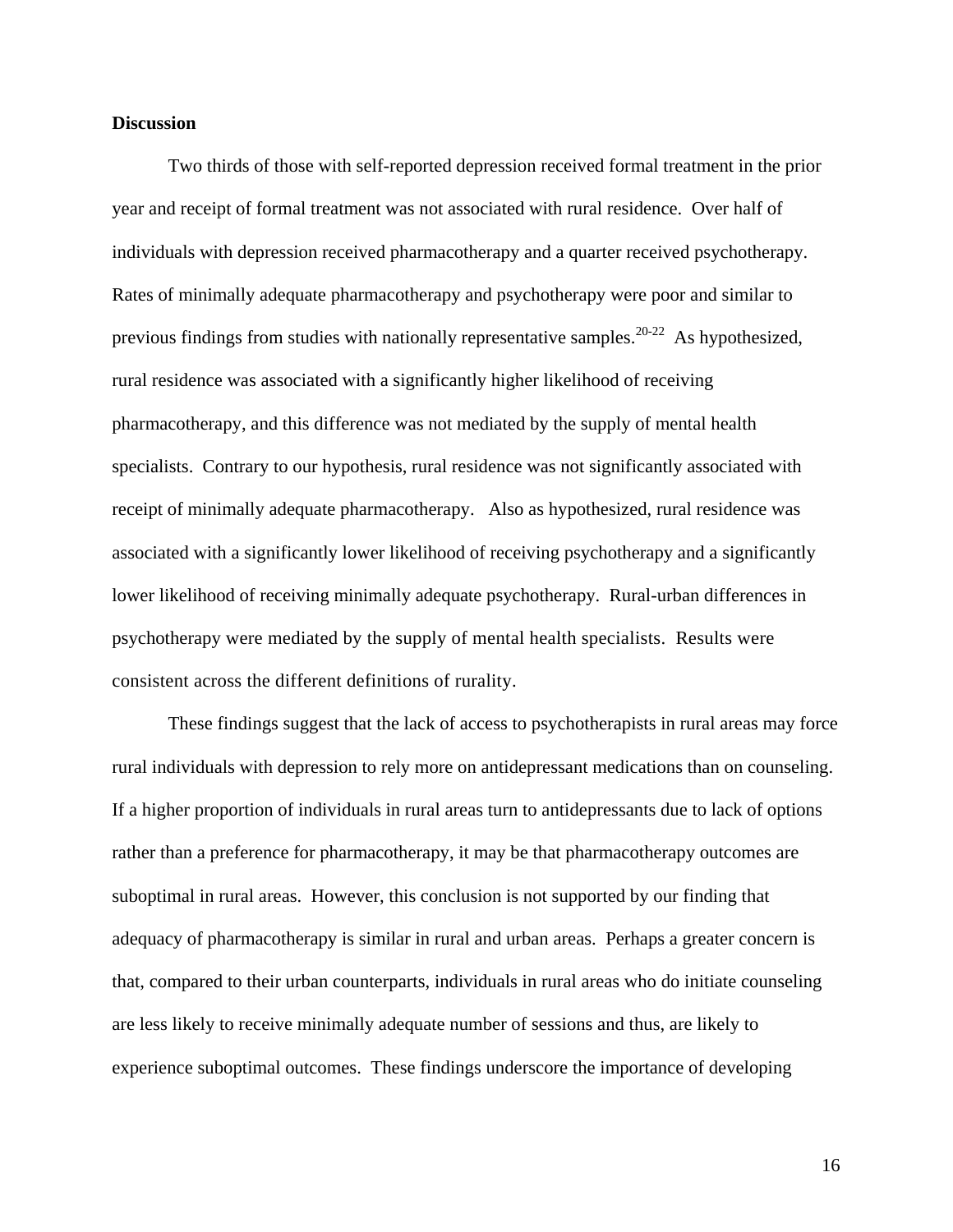innovative models of delivering psychotherapy to remote locations such as telephonic, interactive video and/or internet delivery modalities, or developing educational programs to train primary care staff to deliver effective time-limited therapy.

Our results should be interpreted with several limitations in mind. First, the identification of individuals with depression was based on self-report. It is possible that some individuals with depression were not identified as having depression and that some individuals identified as having depression did not meet diagnostic criteria for depression. It is also possible that the self reporting of depression varies by rural-urban residence, which could bias our findings. It is worth noting that any rural-urban differences in the self reporting of depression are less likely to bias our analysis of adequate treatment because all individuals in this analytical sub-sample were judged by a clinician to have depression severe enough to warrant treatment. With respect to adequacy of treatment, another limitation is that the days of medication supplied were not known and the type of psychotherapy was not known. Moreover, because only treatments that were provided during the calendar year were included in the MEPS dataset, some individuals may have initiated a treatment regimen before the beginning of the calendar year and some may have continued treatment after the end of the calendar year. Consequently, similar to other studies <sup>20-</sup>  $^{23}$  the rates of minimally adequate treatment should be considered to be overly conservative. However, because we were primarily interested in rural-urban differences in adequacy of treatment rather than the actual prevalence of adequate treatment, these limitations should not affect the findings as long as the measurement errors were distributed randomly among respondents.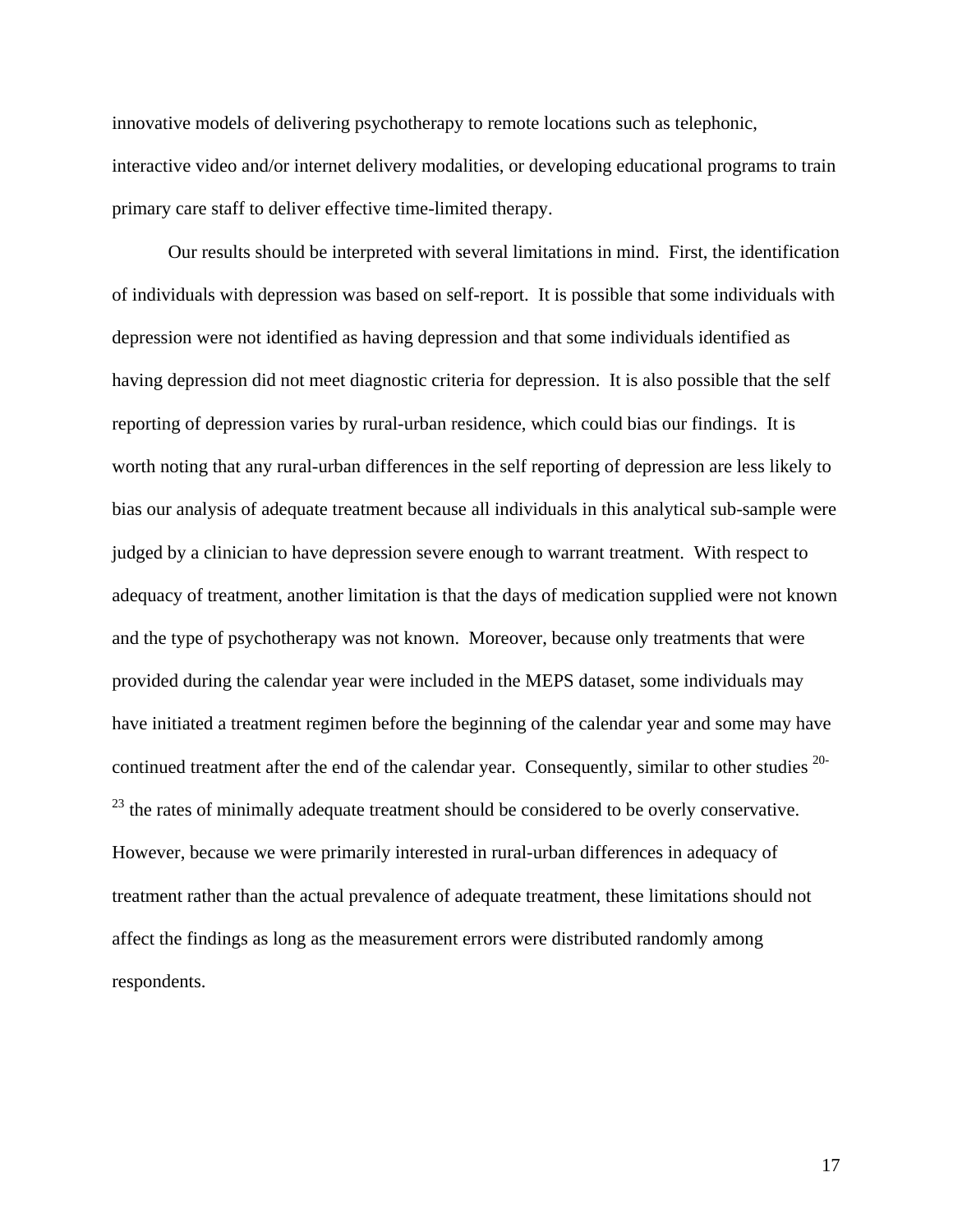# Reference List

- (1) Kessler RC, Berglund P, Demler O et al. The epidemiology of major depressive disorder: results from the National Comorbidity Survey Replication (NCS-R). *J Am Med Assoc.* 2003;289(23):3095-105.
- (2) Probst JC, Laditka SB, Moore CG, Harun N, Powell MP, Baxley EG. Rural-urban differences in depression prevalence: implications for family medicine. *Fam Med.* 2006;38:653-60.
- (3) Hauenstein EJ, Petterson S, Rovnyak V, Merwin E, Heise B, Wagner D. Rurality and mental health treatment. *Admin Ment Health.* 2007;34(3):255-67.
- (4) Kessler RC, Merikangas KR, Wang PS. Prevalence, comorbidity, and service utilization for mood disorders in the United States at the beginning of the twenty-first century. *Annual Review of Clinical Psychology.* 2007;3:137-58.
- (5) Wang PS, Lane M, Olfson M, Pincus HA, Wells KB, Kessler RC. Twelve-month use of mental health services in the United States: results from the National Comorbidity Survey Replication. *Arch Gen Psychiatry.* 2005;62:629-40.
- (6) Wang JL. Rural-urban differences in the prevalence of major depression and associated impairment. *Social Psychiatry and Psychiatric Epidemiology.* 2004;39:19-25.
- (7) Reschovsky JD, Staiti AB. Access and quality: Does rural America lag behind? *Health Aff*. 2005;24(4):1128-39.
- (8) Lambert D, Agger M, Hartley D. Service use of rural and urban Medicaid beneficiaries suffering from depression: The role of supply. *J Rural Health.* 1999;15(3):344-55.
- (9) Fortney J, Rost K, Zhang M, Warren J. The impact of geographic accessibility on the intensity and quality of depression treatment. *Med Care.* 1999;37(9):884-93.
- (10) Cohen SB, Agency for Healthcare Research and Quality. Sample Design of the 1996 Medical Expenditure Panel Survey Household Component. Methodology Report No. 2. Rockville, MD: Agency for Healthcare Research and Quality; 1997. Report No.: 97- 0027.
- (11) Weilburg JB, O'Leary KM, Meigs JB, Hennen J, Stafford RS. Evaluation of the adequacy of outpatient antidepressant treatment. *Psychiatr Serv.* 2003;54:1233-9.
- (12) American Psychiatric Association. Practice guideline for major depressive disorder in adults. *Am J Psychiatry.* 1993;150(4, suppl.):1-26.
- (13) Depression Guideline Panel. *Depression in primary care: Volume 1. Detection and diagnosis. Clinical practice guideline, Number 5. (AHCPR Publication No. 93-0550)*.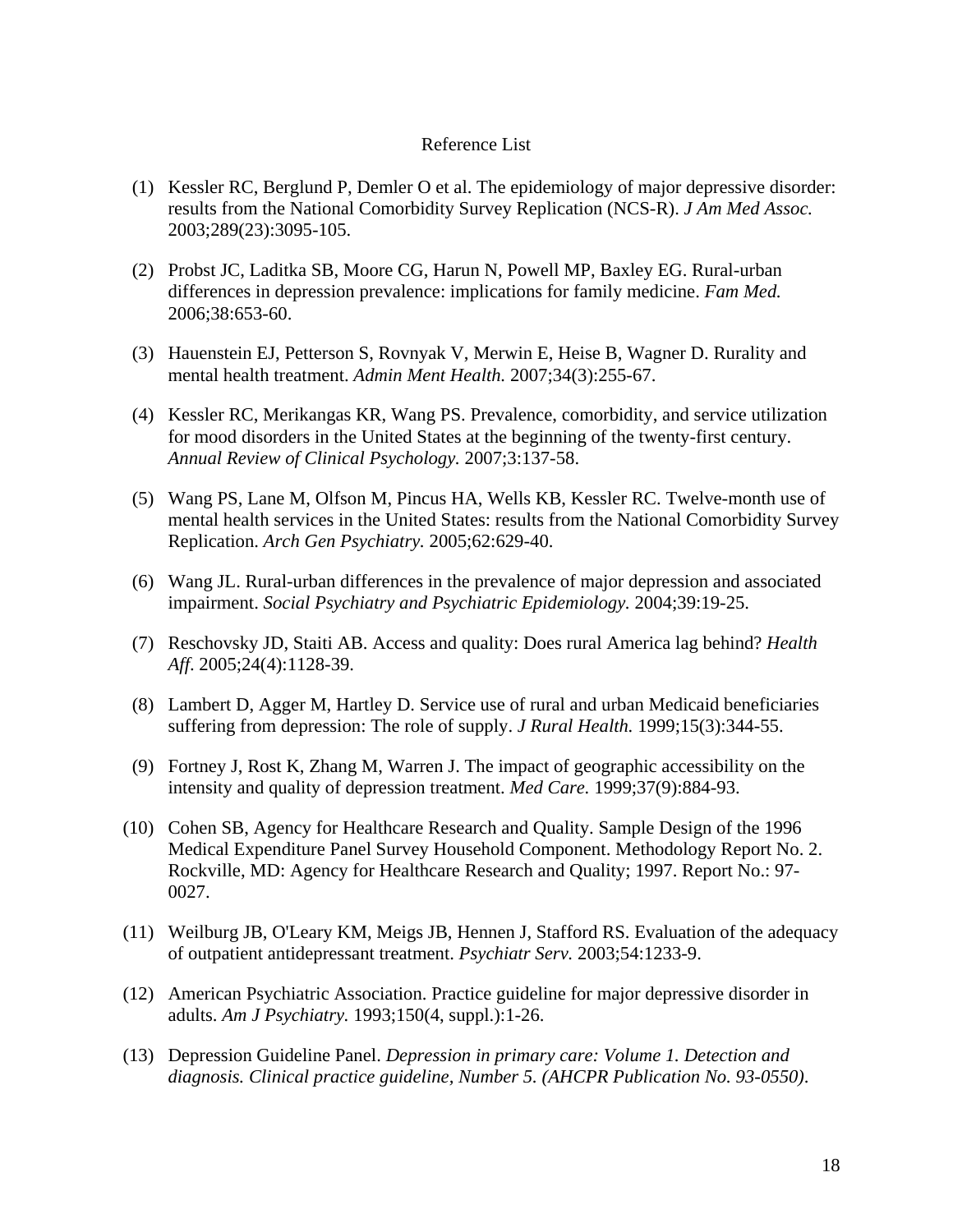Rockville, MD: U.S. Department of Health and Human Services, Public Health Service, Agency for Health Care Policy and Research; 1993.

- (14) Catalano R, Dooley CD. Economic predictors of depressed mood and stressful life events in a metropolitan community. *J Health Soc Behav.* 1977;18:292-307.
- (15) Dooley D, Cotalano R. Recent research on the psychological effects of unemployment. *J Soc Issues.* 1988;44(4):1-12.
- (16) Fergusson DM, Horwood LJ, Lynskey MT. The effects of unemployment on psychiatric illness during young adulthood. *Psychol Med.* 1997;27(2):371-81.
- (17) Montgomery SM, Cook DG, Bartley MJ, Wadsworth ME. Unemployment pre-dates symptoms of depression and anxiety resulting in medical consultation in young men. *Int J Epidemiol.* 1999;28(1):95-100.
- (18) Quality Resource Systems Inc. Area Resource File website. Available at [http://www.arfsys.com](http://www.arfsys.com/) Accessed 3/29/2006. 2006.
- (19) Baron RM, Kenny DA. The moderator-mediator variable distinction in social psychological research: Conceptual, strategic, and statistical considerations. *J Pers Soc Psychol.* 1986;51(6):1173-82.
- (20) Young AS, Klap R, Sherbourne CD, Wells KB. The quality of care for depressive and anxiety disorders in the United States. *Arch Gen Psychiatry.* 2001;58(1):55-61.
- (21) Harman JS, Edlund MJ, Fortney JC. Disparities in the adequacy of depression treatment in the United States. *Psychiatr Serv.* 2004;55(12):1379-85.
- (22) Harman JS, Edlund MJ, Fortney JC. Trends in antidepressant utilization from 2001 to 2004. *Psychiatr Serv.* 2009;60:611-6.
- (23) Persons JB, Thase ME, Crits-Christoph P et al. The role of psychotherapy in the treatment of depression: Review of two practice guidlines. *Arch Gen Psychiatry.* 1996;53:283-304.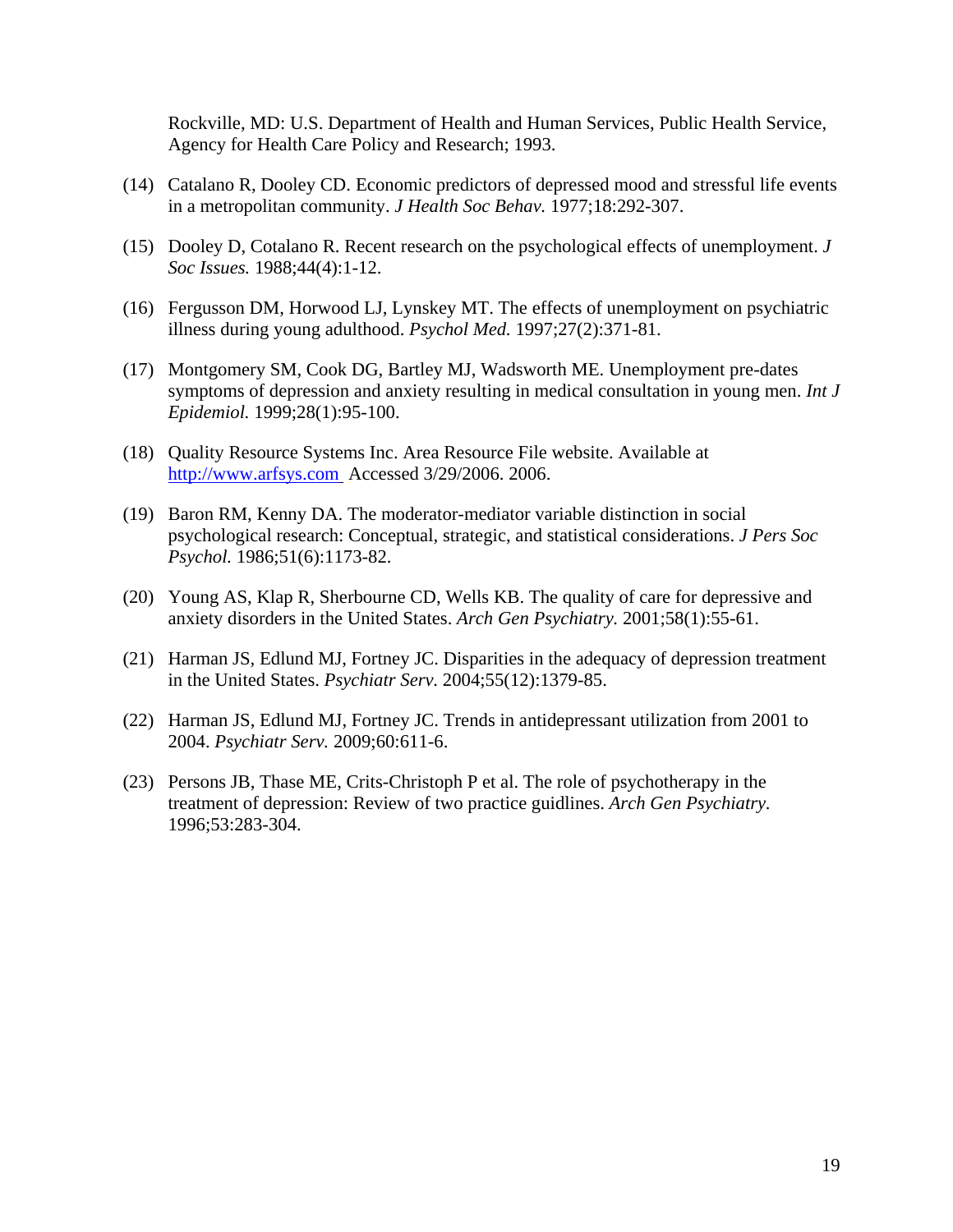| Code              | <b>Definition</b>                                   |  |
|-------------------|-----------------------------------------------------|--|
|                   |                                                     |  |
| RUCC1             | $MSA >1$ million                                    |  |
| RUCC <sub>2</sub> | MSA of 250,000 - 1 million                          |  |
| RUCC <sub>3</sub> | MSA of < 250,000                                    |  |
| RUCC4             | Urban pop of $>20,000$ , adjacent to MSA            |  |
| RUCC <sub>5</sub> | Urban pop of >20,000, not adjacent to MSA           |  |
| RUCC <sub>6</sub> | Urban pop of 2,500 - 19,999, adjacent to MSA        |  |
| RUCC7             | Urban pop of 2,500 - 19,999, not adjacent to MSA    |  |
| RUCC <sub>8</sub> | $\langle 2, 500 \rangle$ urban pop, adjacent to MSA |  |
| RUCC <sub>9</sub> | < 2,500 urban pop, not adjacent to MSA              |  |
|                   |                                                     |  |

**Table 1 – Rural Urban Continuum Code (RUCC) Definitions**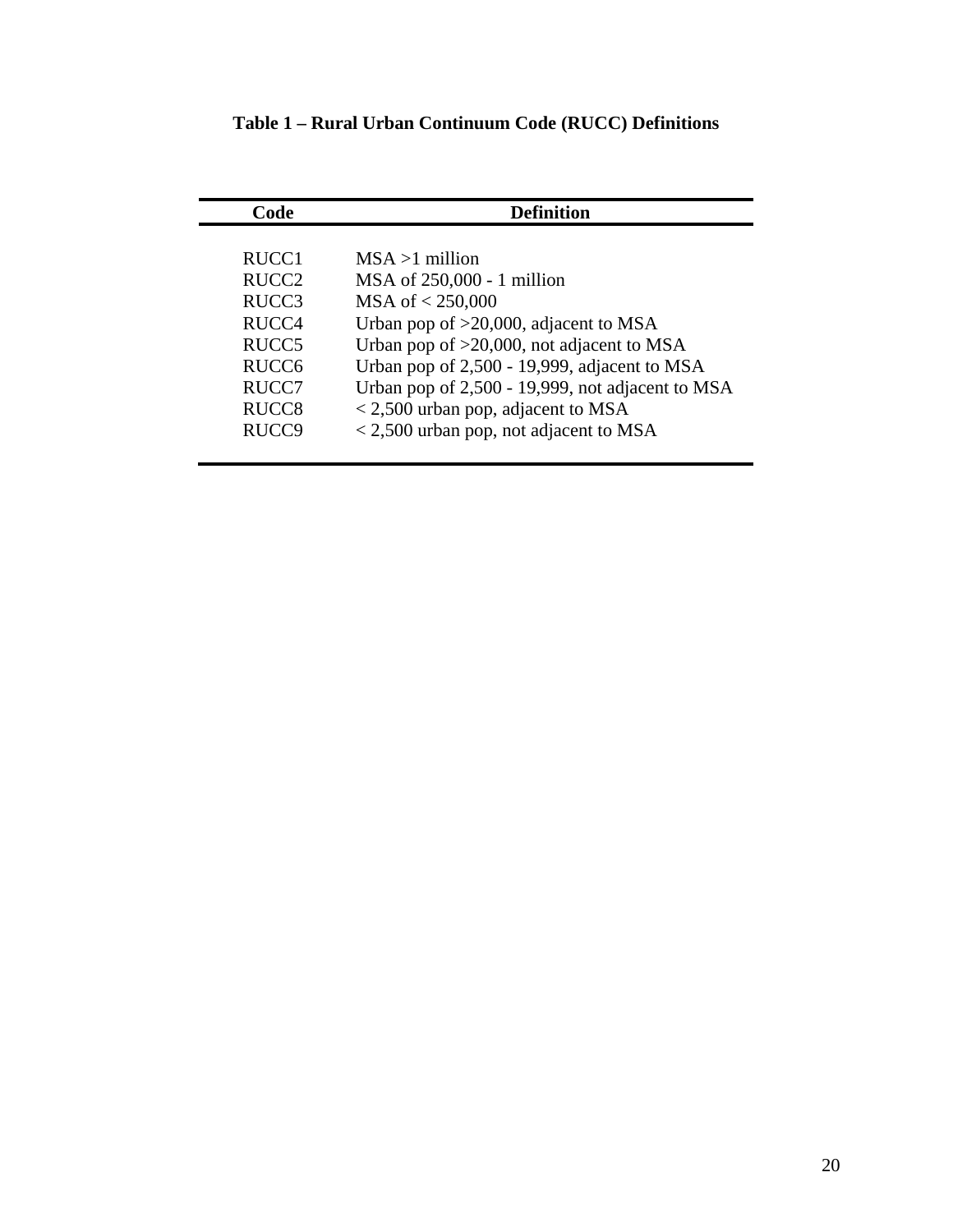|                          | N    | $\overline{\frac{0}{0}}$ |
|--------------------------|------|--------------------------|
|                          |      |                          |
| <b>Rurality</b>          |      |                          |
| RUCC1                    | 4892 | 48.4                     |
| RUCC <sub>2</sub>        | 2114 | 20.9                     |
| RUCC3                    | 1069 | 10.6                     |
| RUCC4                    | 653  | 6.5                      |
| RUCC5                    | 301  | 3.0                      |
| RUCC <sub>6</sub>        | 636  | 6.3                      |
| RUCC7                    | 285  | 2.8                      |
| RUCC <sub>8</sub>        | 44   | 0.4                      |
| RUCC9                    | 121  | 1.2                      |
| Age                      |      |                          |
| Under 18                 | 799  | 7.8                      |
| 18 to 34                 | 2171 | 21.3                     |
| 35 to 64                 | 5752 | 56.4                     |
| 65 and Over              | 1473 | 14.4                     |
| <b>Sex</b>               |      |                          |
| Male                     | 3153 | 30.6                     |
| Female                   | 7166 | 69.4                     |
| <b>Race/Ethnicity</b>    |      |                          |
| Caucasian                | 7320 | 70.9                     |
| African-American         | 868  | 8.4                      |
| Latino                   | 1858 | 18.0                     |
| Other                    | 273  | 2.6                      |
| <b>Marital Status</b>    |      |                          |
| Married                  | 4092 | 43.5                     |
| Widowed                  | 857  | 9.1                      |
| Divorced/Separated       | 1776 | 18.9                     |
| <b>Never Married</b>     | 2686 | 28.5                     |
| <b>College Education</b> |      |                          |
| Yes                      | 2339 | 22.7                     |

| <b>Table 2: Characteristics Of People With Self-Reported Depression</b> |  |  |
|-------------------------------------------------------------------------|--|--|
|-------------------------------------------------------------------------|--|--|

Data are from the 2000 to 2004 Medical Expenditure Panel Survey - Household Component. FPL refers to the Federal Poverty Level.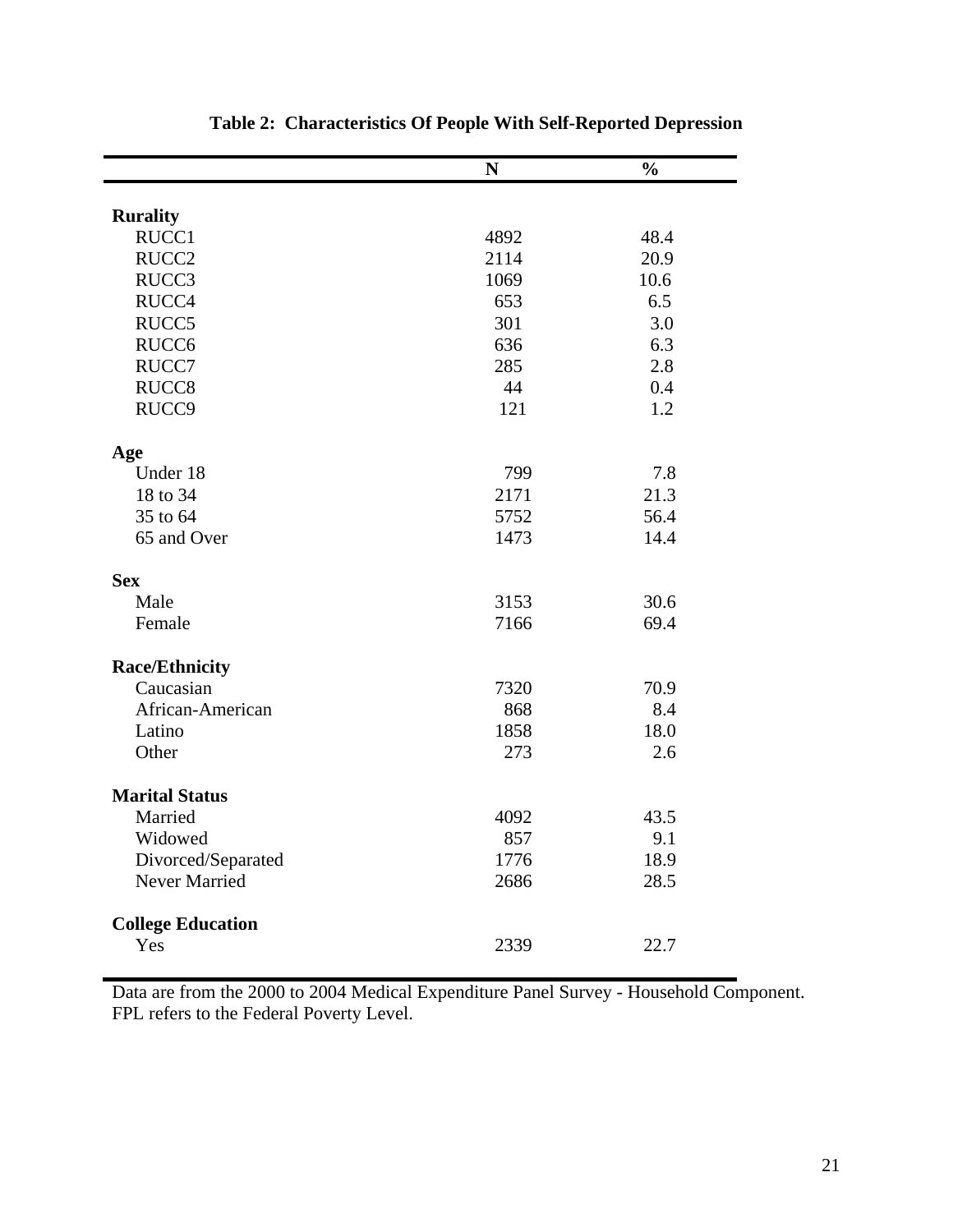|                                         | $\mathbf N$ | $\frac{0}{0}$ |
|-----------------------------------------|-------------|---------------|
| <b>Income Category</b>                  |             |               |
| Poor $(<100\%$ of FPL)                  | 2325        | 22.5          |
| Near Poor (100-124% of FPL)             | 679         | 6.6           |
| Low Income $(125-199\% \text{ of FPL})$ | 1677        | 16.2          |
| Middle Income (200-399% of FPL)         | 2910        | 28.2          |
| High Income $(>399\%$ of FPL)           | 2728        | 26.4          |
| <b>Health Status</b>                    |             |               |
| Poor                                    | 1342        | 13.2          |
| Fair                                    | 2134        | 21            |
| Good                                    | 3071        | 30.2          |
| Very Good                               | 2425        | 23.8          |
| Excellent                               | 1203        | 11.8          |
| <b>Mental Health Status</b>             |             |               |
| Poor                                    | 801         | 7.9           |
| Fair                                    | 2228        | 21.9          |
| Good                                    | 3535        | 34.7          |
| Very Good                               | 2205        | 21.7          |
| Excellent                               | 1407        | 13.8          |
| <b>Any ADL Limitation</b>               |             |               |
| Yes                                     | 541         | 5.3           |
| N <sub>o</sub>                          | 9644        | 94.7          |
| <b>Any IADL Limitation</b>              |             |               |
| Yes                                     | 1058        | 10.4          |
| N <sub>o</sub>                          | 9118        | 89.6          |
| <b>Insurance</b>                        |             |               |
| No insurance                            | 1300        | 12.6          |
| Private                                 | 6009        | 58.2          |
| Medicaid                                | 1696        | 16.4          |
| Medicare                                | 688         | 6.7           |
| <b>Both Medicaid and Medicare</b>       | 626         | 6.1           |

**Table 2: Characteristics Of People With Self-Reported Depression (Continued)** 

Data are from the 2000 to 2004 Medical Expenditure Panel Survey – Household Component. FPL refers to the Federal Poverty Level.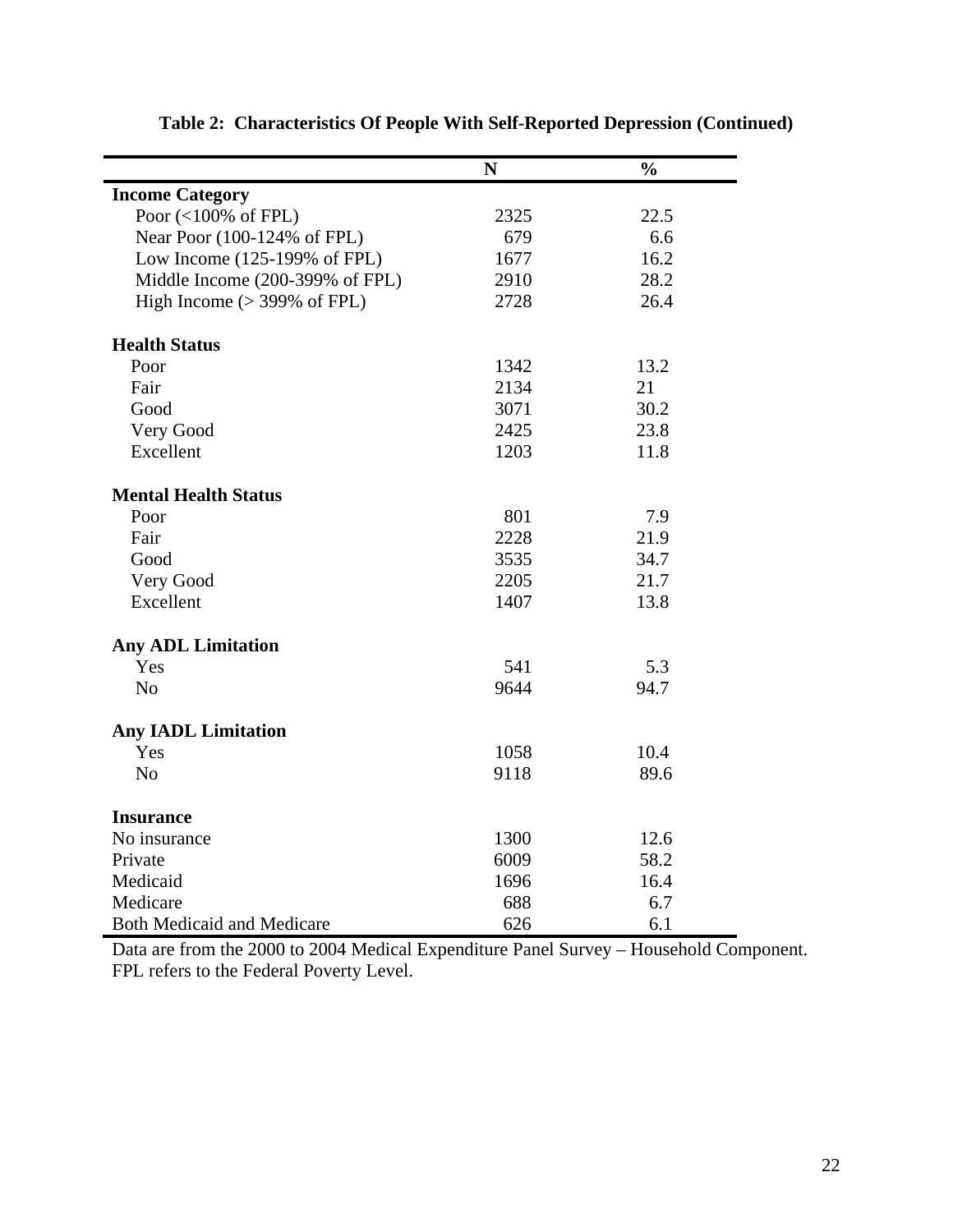